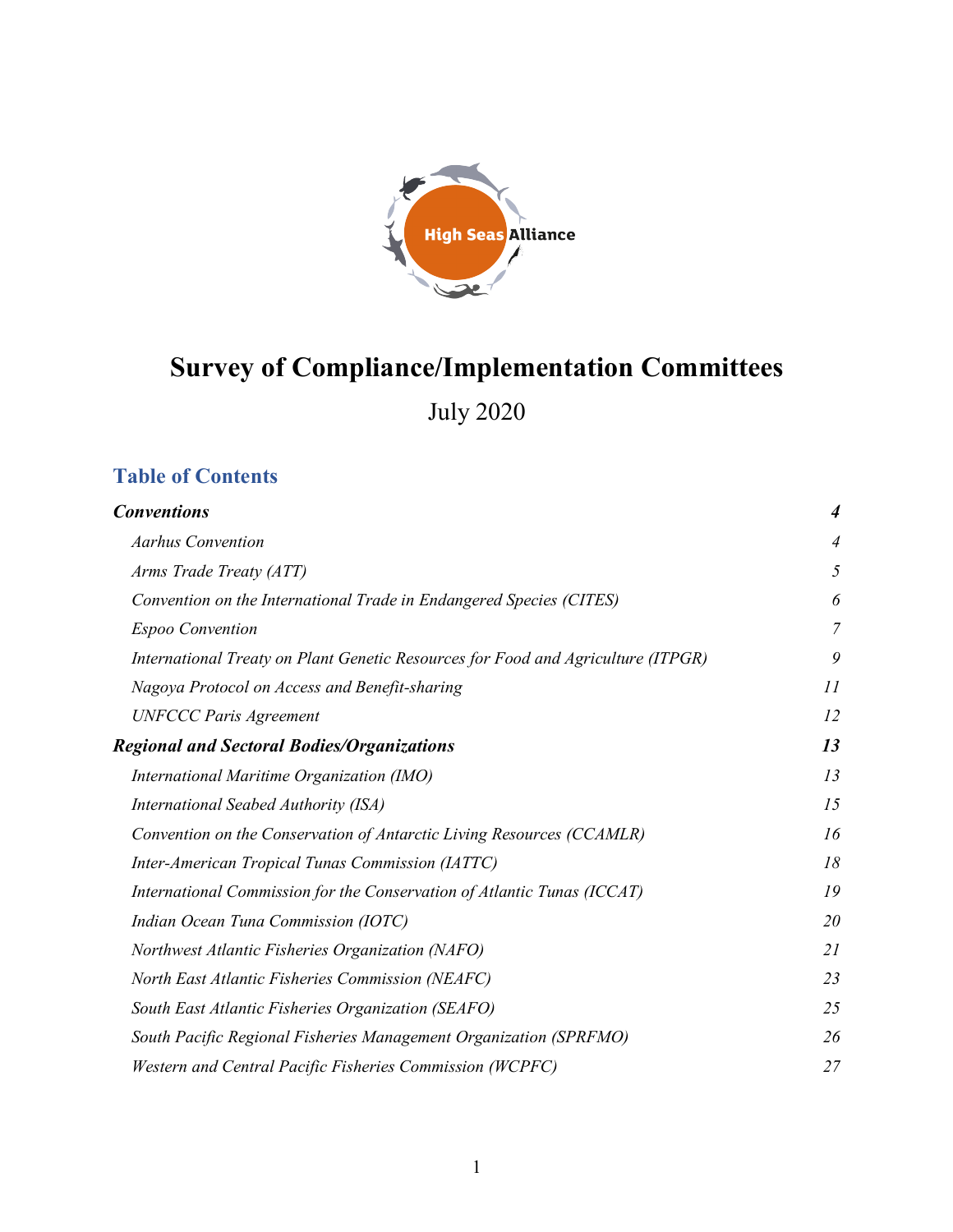This survey examines compliance and/or implementation committees that currently exist under a number of international agreements, frameworks and bodies, with the aim of providing further understanding of (i) the legal text establishing the compliance and/or implementation committees; (ii) how they were established *(i.e.* within Convention text, through a CoP); (iii) their role/mandate; and iv) their composition.

The preliminary results illustrate that newer agreements, frameworks and bodies have provisions for the direct or indirect creation of compliance and/or implementation committees within their convention text. Older agreements, frameworks and bodies are either lacking a compliance and/or implementation committee, or established one via a CoP or by request of the Contracting Parties.

Of the newer agreements, frameworks and bodies that have implementation and/or compliance committees, a majority have provisions for the creation of subsidiary bodies through a CoP or through the Contracting Parties, while a minority have direct references to the creation of compliance and/or implementation committees within the convention text. From this review, Agreements, frameworks and bodies that have enabled the creation of compliance and/or implementation committees within the convention text have correspondingly established these committees (along with their rules and procedures), more expeditiously than those established through a CoP or by the Contracting Parties.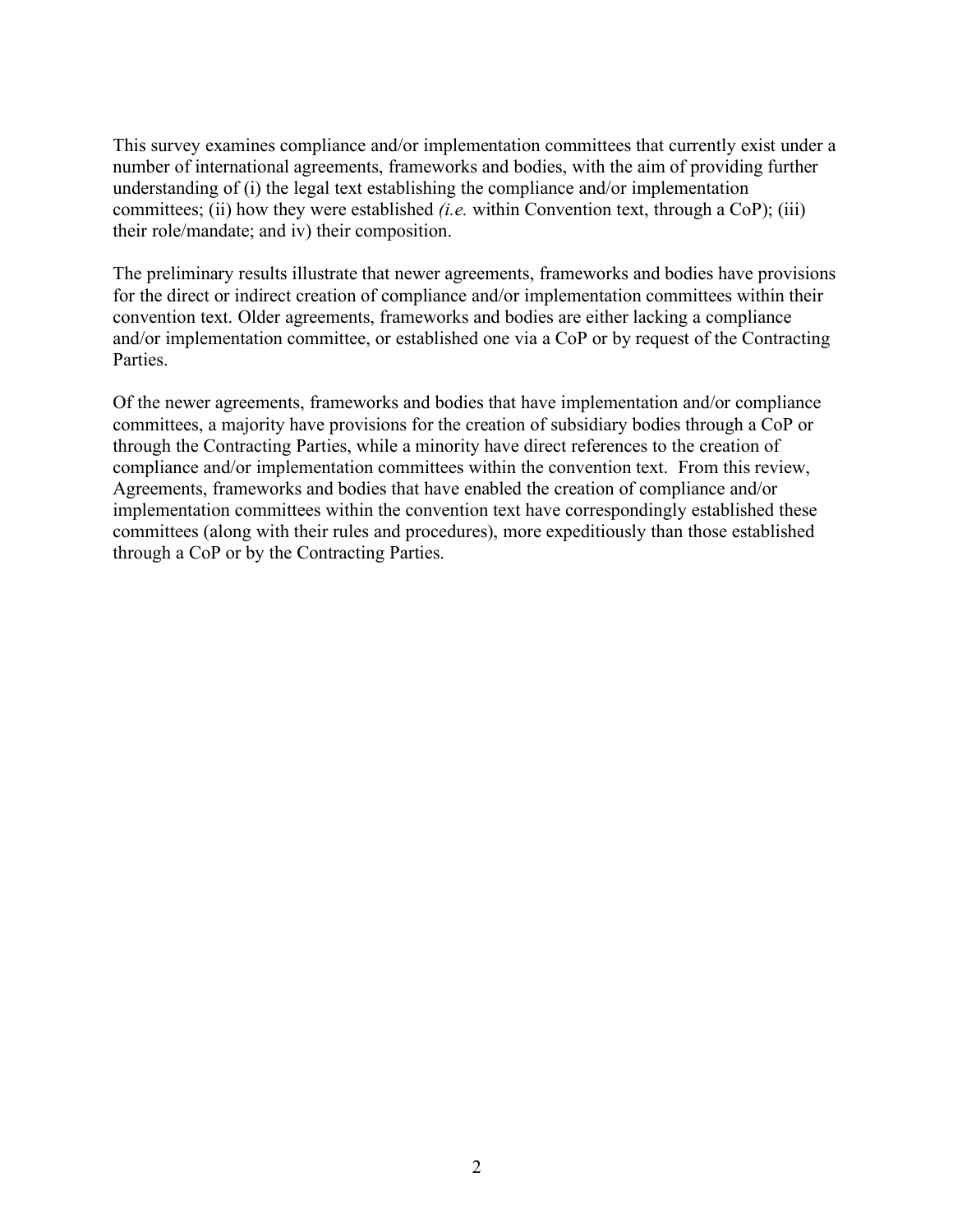**Table 1. Agreements, Frameworks and Bodies that have Compliance/Implementation Committees and how they were established.** 

| <b>Agreement/Body</b>           | <b>Compliance/Implementation</b><br>Committee (Y/N) | <b>Established through</b><br><b>Convention text (Y/N)</b> |
|---------------------------------|-----------------------------------------------------|------------------------------------------------------------|
| Aarhus                          | Yes (Compliance Committee)                          | N <sub>o</sub>                                             |
| <b>ATT</b>                      | Yes (Implementation                                 | N <sub>o</sub>                                             |
|                                 | Committee)                                          |                                                            |
| <b>CITES</b>                    | Yes (Implementation                                 | N <sub>o</sub>                                             |
|                                 | Committee)                                          |                                                            |
| <b>CMS</b>                      | <b>No</b>                                           | ш.                                                         |
| <b>ESPOO</b>                    | Yes (Compliance and                                 | N <sub>o</sub>                                             |
|                                 | <b>Implementation Committee)</b>                    |                                                            |
| <b>ITPGR</b>                    | Yes (Compliance Committee)                          | N <sub>o</sub>                                             |
| Nagoya                          | <b>Yes (Compliance Committee)</b>                   | Yes                                                        |
| <b>UNFCCC - Paris Agreement</b> | Yes (Compliance and                                 | Yes                                                        |
|                                 | <b>Implementation Committee)</b>                    |                                                            |
| <b>IMO</b>                      | Yes (Implementation                                 | No                                                         |
|                                 | Committee only)                                     |                                                            |
| <b>ISA</b>                      | No (LTC only)                                       | 44                                                         |
| <b>CCAMLR</b>                   | Yes (Compliance and                                 | N <sub>o</sub>                                             |
|                                 | <b>Implementation Committee)</b>                    |                                                            |
| <b>IATTC</b>                    | <b>Yes (Compliance Committee)</b>                   | Yes                                                        |
| <b>ICCAT</b>                    | Yes (Compliance Committee)                          | N <sub>o</sub>                                             |
| <b>IOTC</b>                     | Yes (Compliance Committee)                          | N <sub>o</sub>                                             |
| <b>SEAFO</b>                    | <b>Yes (Compliance Committee)</b>                   | Yes                                                        |
| <b>NAFO</b>                     | No - but compliance review                          | Ξ.                                                         |
| <b>NEAFC</b>                    | Yes (Compliance Committee)                          | N <sub>o</sub>                                             |
| <b>OSPAR</b>                    | <b>No</b>                                           | --                                                         |
| <b>SIOFA</b>                    | <b>No</b>                                           | $\overline{\phantom{a}}$                                   |
| <b>SPRFMO</b>                   | Yes (Compliance and                                 | Yes                                                        |
|                                 | <b>Implementation Committee)</b>                    |                                                            |
| <b>WCPFC</b>                    | Yes (Compliance and                                 | Yes                                                        |
|                                 | implementation Committee)                           |                                                            |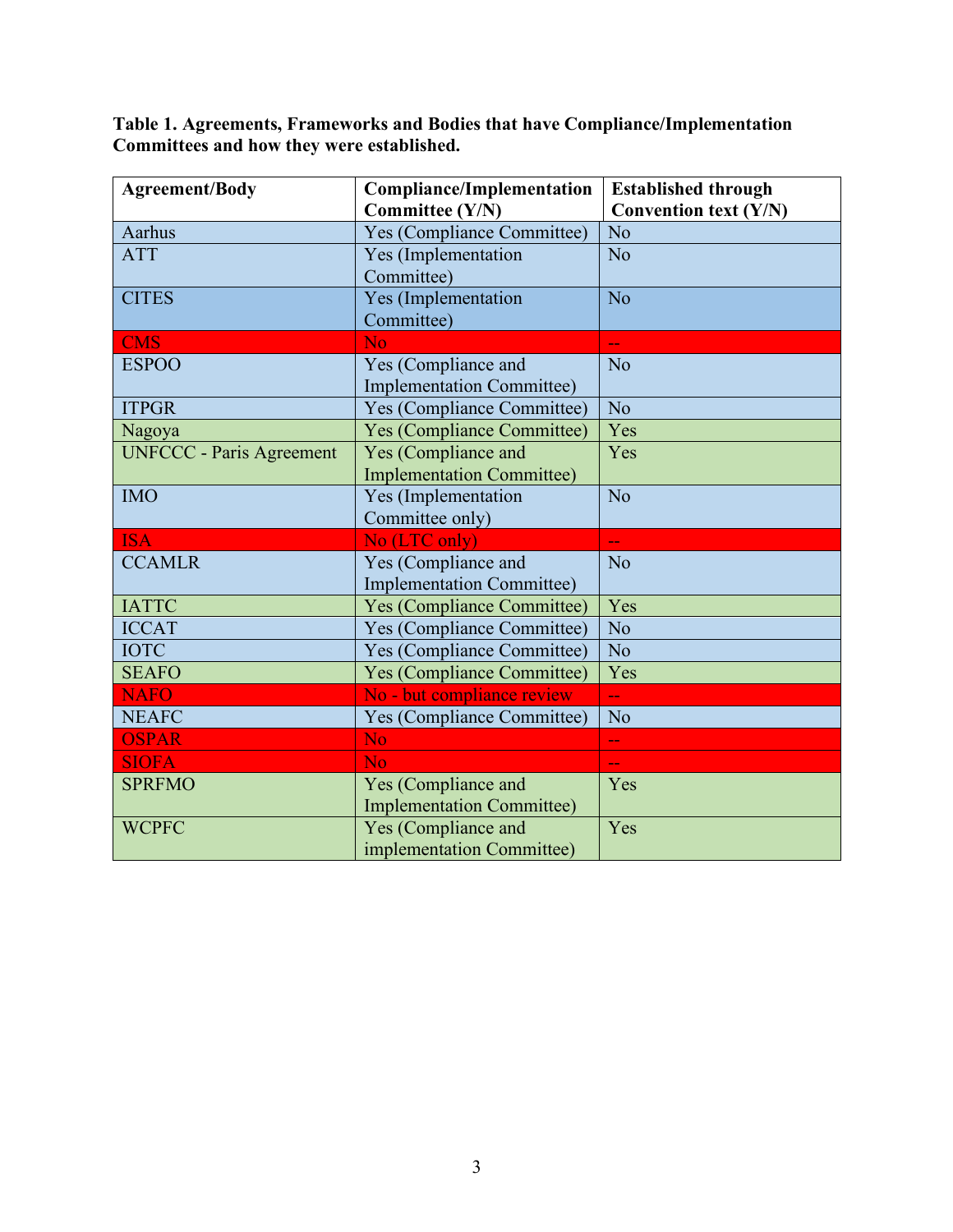# **Conventions**

# **Aarhus Convention**

### **Compliance/Implementation Committee:** Yes – Compliance Committee

#### **Objective/Mandate of the Compliance/Implementation Committee:**

- 1) Consider any submission, referral, communication or request
- 2) Provide advice and facilitate assistance to individual Parties
- 3) Report to the Meeting of the Parties
- 4) Monitor reporting requirements
- 5) Measures by the Meeting of the Parties to address compliance issues
- 6) Inter-sessional measures by the committee to address compliance issues

View the full guide to the Aarhus Convention Compliance Committee here.

#### **Composition:**

Full composition and election of committee members can be found here.

**Established through the agreement/convention text:** No, established through a CoP. However the Convention states in Art. 15:

"The Meeting of the Parties shall establish, on a consensus basis, optional arrangements of a non-confrontational, non-judicial and consultative nature for reviewing compliance with the provisions of this Convention. These arrangements shall allow for appropriate public involvement and may include the option of considering communications from members of the public on matters related to this Convention."

### **Established through a CoP or other means:** Yes

At the first session (October 2002) the Meeting of the Parties adopted Decision I/7 on the review of compliance. Decision I/7 establishes an advanced compliance mechanism for the Convention, creates the Compliance Committee as the main body for the review of compliance and sets out the structure and functions of the body as well as the procedures to review compliance.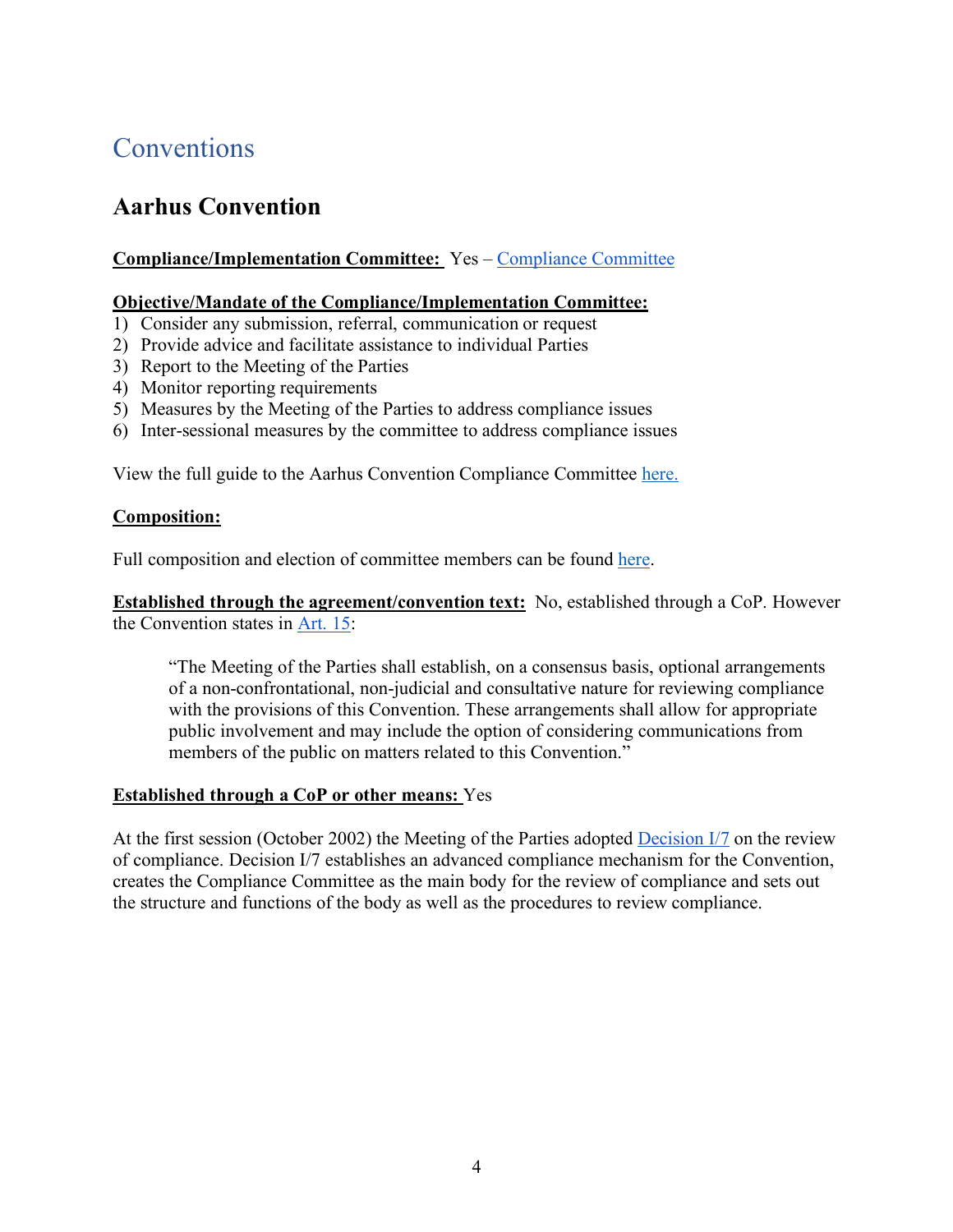# **Arms Trade Treaty (ATT)**

**Compliance/Implementation Committee:** Yes (Implementation Committee only) - Working Group on Effective Treaty Implementation (WGETI). Three sub-working groups: Article 5 (general implementation), Article 6 and 7 (Prohibitions, export and export assessment) and Article 11 (Diversion).

### **Objective/Mandate of the Compliance/Implementation Committee:**

The Conference decided to establish an ad hoc open-ended Working Group on "Effective Implementation of the Arms Trade Treaty", in line with Rule 42.2 with the objective of sharing experiences, challenges and best practice on national implementation to further contribute to the work under Article 17 paragraph 4. The Working Group would convene meetings, with the assistance of the Secretariat, twice per year, or as appropriate, in a public format, that would enable the participation of experts, as necessary, with a mandate to exchange knowledge on the practical issues related to the national implementation of the ATT, including difficulties encountered, identify priority areas for capacity building and outreach on the implementation of the ATT, make recommendations and, where possible, elaborate guidance for consideration by all States Parties on the practical national implementation of the ATT in accordance with Articles 5-15 of the Treaty and identify priority themes on effective implementation for the up-coming CSP.

### Mandate:

- *a) exchange knowledge on the practical issues related to the national implementation of the ATT, including difficulties encountered;*
- *b) identify priority areas for capacity building and outreach with regard to the implementation of the ATT;*
- *c) make recommendations and, where possible, elaborate guidance for consideration by all States Parties on the practical national implementation of the ATT in accordance with Articles 5-15 of the Treaty; and*
- *d) identify priority themes of effective implementation for the up-coming CSP3 (paragraph 27, CSP2 Final Report, ATT/CSP2/2016/5).*

### **Composition:**

President appoints the co-chairs.

### **Established through the agreement/convention text:** No

### **Established through a CoP or other means:** Yes.

Established by the second ATT CoP in 2016, and became a standing WG of the Conference by decision of the third ATT COP in 2017.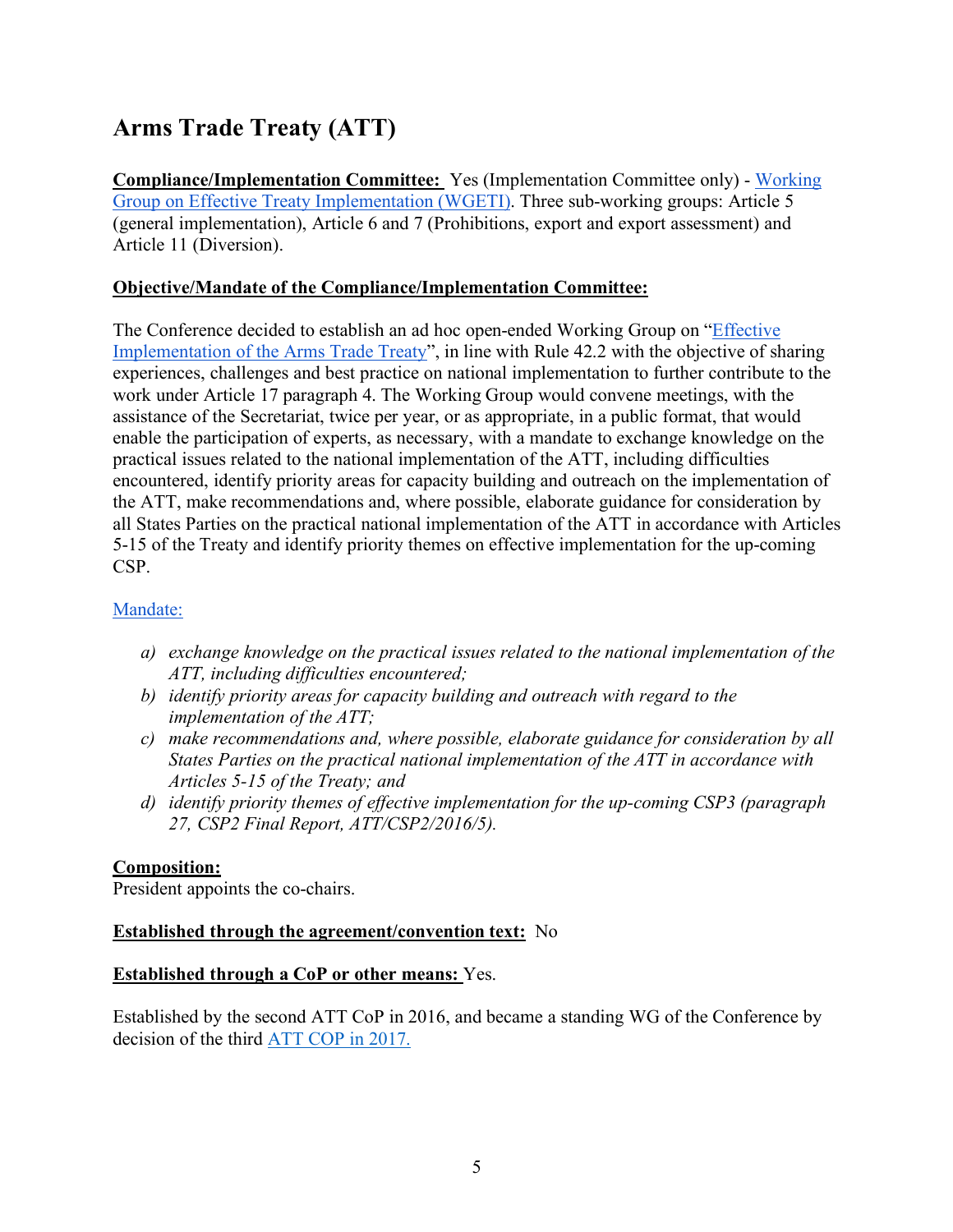# **Convention on the International Trade in Endangered Species (CITES)**

**Compliance/Implementation Committee:** "Standing Committee" - focuses on implementation of the Convention only (not compliance). The Standing Committee was set up in 2000 through Resolution Conference 11.1 (and revised at CoP17).

#### **Objective/Mandate of the Compliance/Implementation Committee:**

Resolution 18.2 Annex I - Terms of Reference of the Standing Committee of the Conference of the Parties:

### *Purpose:*

*1. As the senior committee of the Conference of the Parties, the Standing Committee plays an important role in steering the work and performance of the Convention in the periods between the meetings of the Conference of the Parties.*

### *Functions:*

- *2. The Standing Committee, in accordance with instructions from and authority delegated by the Conference of the Parties in its resolutions and decisions, shall:*
	- *a. undertake the tasks directed to it by the Conference of the Parties, including those related to the handling of general and specific compliance matters;*
	- *b. provide general policy and general operational direction to the Secretariat concerning the implementation of the Convention;*
	- [...]

### **Composition:**

The members of the **Standing Committee** are Parties representing each of the six major geographical regions (Africa, Asia, Europe, North America, Central and South America and the Caribbean, and Oceania), with the number of representatives weighted according to the number of Parties within the region.

Additionally, the Standing Committee systematically includes a representative from:

- the Depositary;
- the Party that hosted the previous meeting of the CoP; and
- the Party that will host the next meeting of the CoP.

#### **Established through the agreement/convention text:** No

**Established through a CoP or other means:** Established through Resolution 18.2 -

"Establishment of Committees".

Rules of Procedure of the Standing Committee can be found here.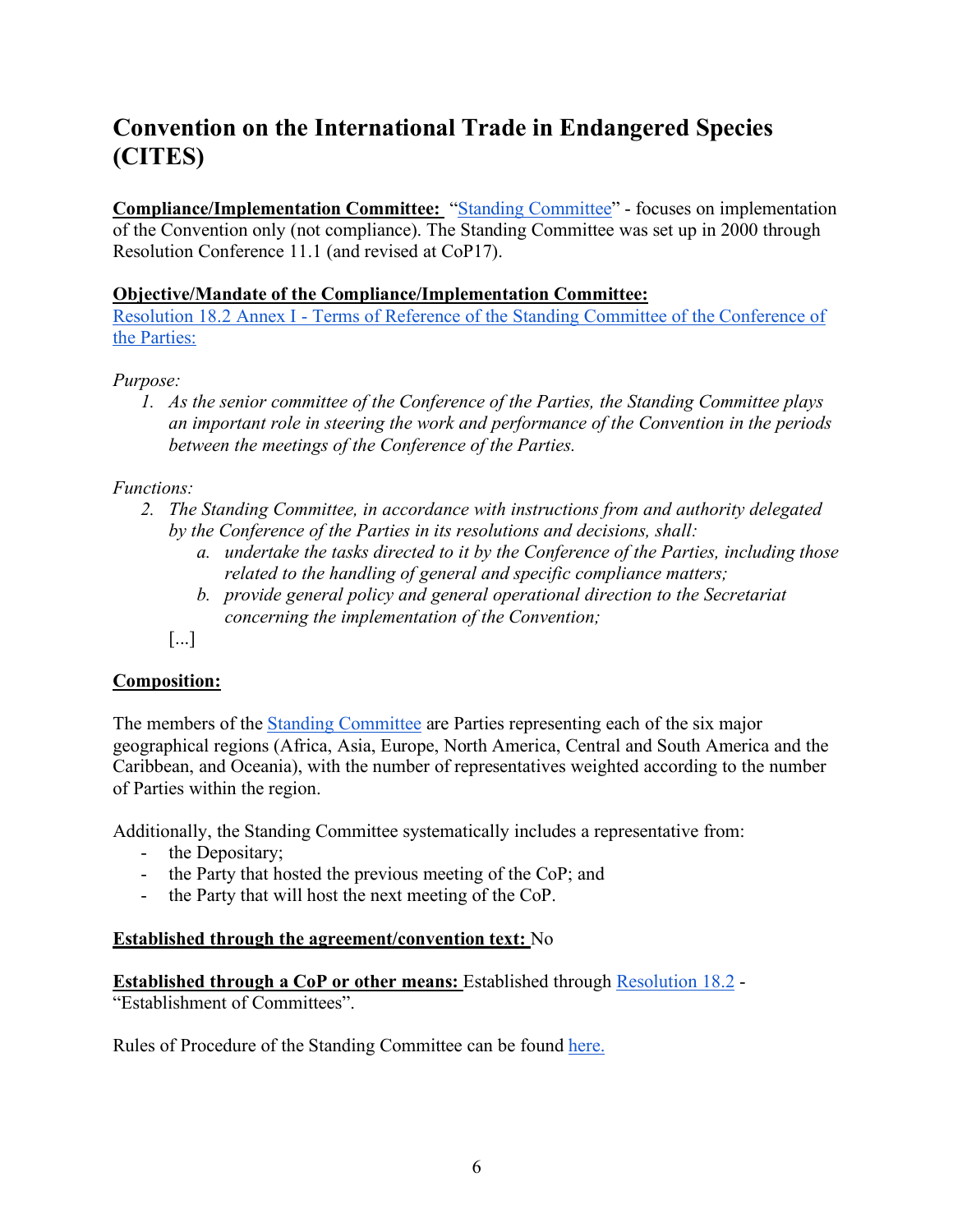# **Espoo Convention**

**Compliance/Implementation Committee:** Yes – Implementation Committee.

## **Role of compliance/implementation committee:**

Decision III/4 reads as follows:

4. *The objective of the Committee shall be to assist Parties to comply fully with their obligations under the Convention, and to this end it shall:*

*(a) Consider any submission made in accordance with paragraph 5 below or any other possible non-compliance by a Party with its obligations that the Committee decides to consider in accordance with paragraph 6, with a view to securing a constructive solution;*

*(b) Review periodically, in accordance with guidelines or criteria formulated by the Meeting of the Parties, compliance by the Parties with their obligations under the Convention on the basis of the information provided in their reports;*

*(c) Prepare the reports referred to in paragraph 11 with a view to providing any appropriate assistance to the Party or Parties concerned, for example by clarifying and assisting in the resolution of questions; providing advice and recommendations relating to procedural, technical or administrative matters; and providing advice on the compilation and communication of information; and*

*(d) Prepare, at the request of the Meeting of the Parties, and based on relevant experience acquired in the performance of its functions under subparagraphs (a), (b) and (c) above, a report on compliance with or implementation of specified obligations in the provisions of the Convention.*

# **Composition:**

The Committee comprises 8 members, nominated by Parties that are, in turn, elected by the Meeting of the Parties. Alternatives are elected for Protocol matters.

**Established through the agreement/convention text:** No, established through a CoP.

However, the Convention text indicates in Article 11.2*:* 

*The Parties shall keep under continuous review the implementation of this Convention, and, with this purpose in mind, shall:* 

- *a) Review the policies and methodological approaches to environmental impact assessment by the Parties with a view to further improving environmental impact assessment procedures in a transboundary context*
- *b) Exchange information regarding experience gained in concluding and implementing bilateral and multilateral agreements or other arrangements regarding the use of*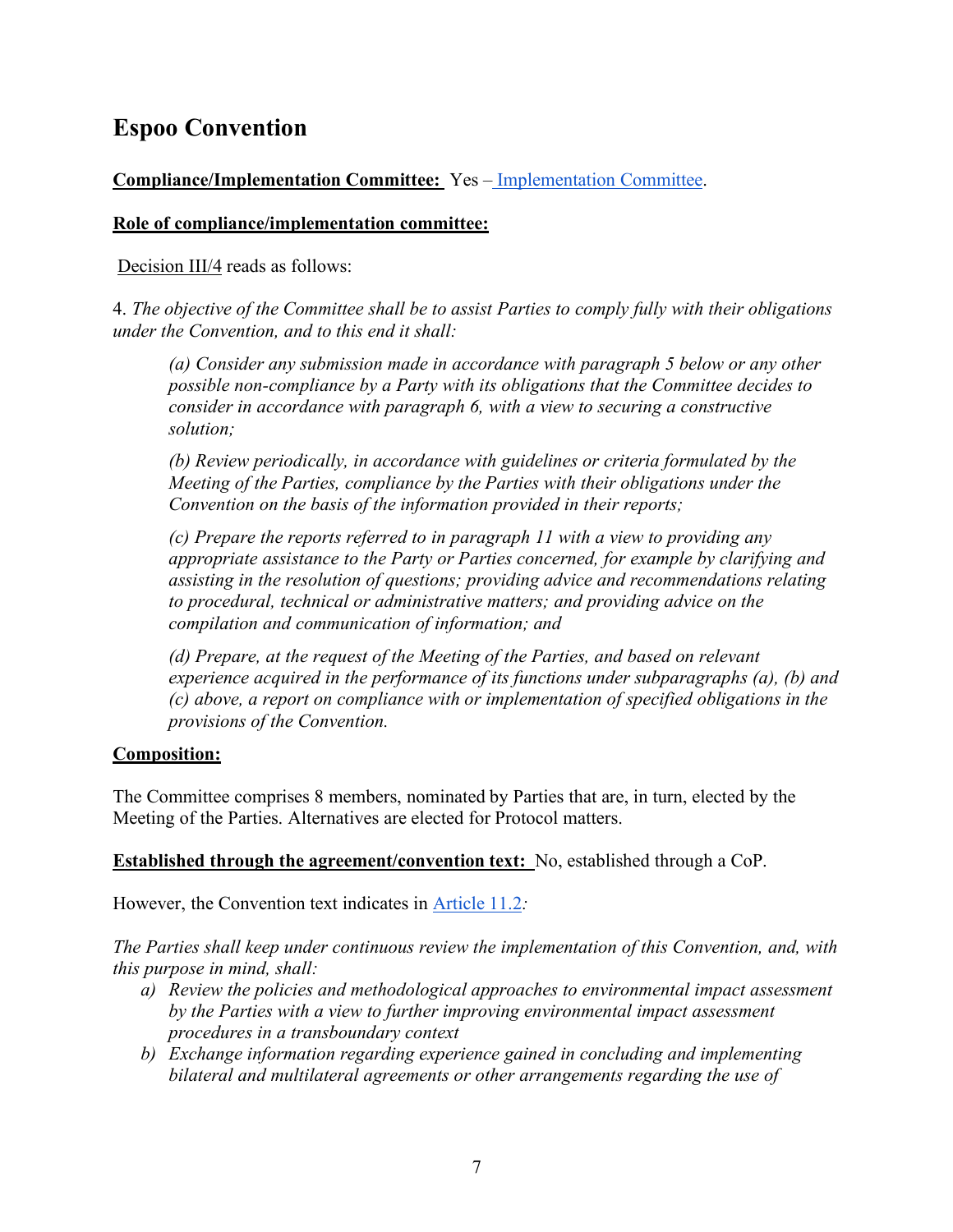*environmental impact assessment in a transboundary context to which one or more of the Parties are party;* 

- *c) Seek, where appropriate, the services of competent international bodies and scientific committees in methodological and technical aspects pertinent to the achievement of the purposes of this Convention»*
- *d) At their first meeting, consider and by consensus adopt rules of procedure for their meetings»*
- *e) Consider and, where necessary, adopt proposals for amendments to this Convention»*
- *f) Consider and undertake any additional action that may be required for the achievement of the purposes of this Convention.*

#### **Established through a CoP or other means:** Yes

The Committee was established by the second Meeting of the Parties in February 2001 (decision II/4 and now revised as  $\frac{\text{decision III}/2}{\text{N}}$  which provides the structure and functions of the Implementation Committee and procedures for review of compliance.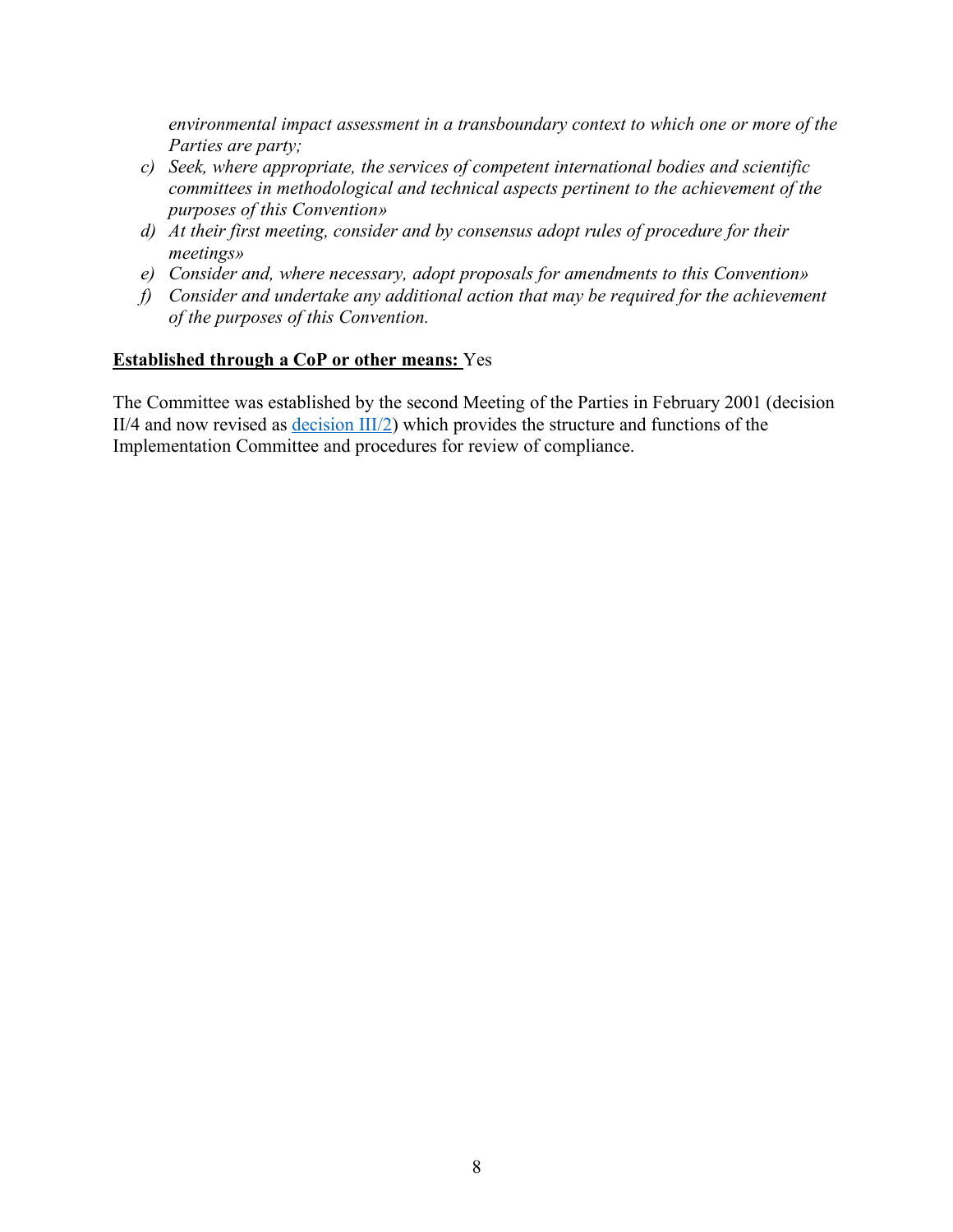# **International Treaty on Plant Genetic Resources for Food and Agriculture (ITPGR)**

**Compliance/Implementation Committee:** Yes - Compliance Committee

#### **Objective/Mandate of the Compliance/Implementation Committee:**

#### Resolution 2/2011

#### Annex

*IV. FUNCTIONS OF THE COMMITTEE* 

*1. The Committee shall, with a view to promoting compliance and addressing issues of noncompliance, and under the overall guidance of the Governing Body, have the following functions:* 

*a) Consider information submitted to it regarding matters relating to compliance and issues of non-compliance;* 

*b) Offer advice and/or facilitate assistance, as appropriate, to any Contracting Party, on matters relating to compliance with a view to assisting it to comply with its obligations under the International Treaty;* 

*c) Assist the Governing Body in its monitoring of the implementation by Contracting Parties of their obligations under the International Treaty on the basis of reports of the Contracting Parties in accordance with Section V below;* 

*d) Address issues of non-compliance and identify the specific circumstances of the issue referred to it, in accordance with Sections VI to VIII below;* 

*e) Promote compliance by addressing statements and questions concerning the implementation of obligations under the International Treaty, in accordance with Section IX below;* 

*f) Carry out any other functions as may be assigned to it by the Governing Body pursuant to Article 21 of the International Treaty;* 

*g) Submit a report to each regular session of the Governing Body reflecting:* 

*i) the work that the Committee has undertaken;*

*ii) the conclusions and recommendations of the Committee; and iii) the future programme of work of the Committee.*

*2. The Committee shall not consider any questions concerning the interpretation of, implementation of, or compliance with the Standard Material Transfer Agreement by parties or potential parties to it.*

### **Composition:**

#### Resolution 2/2011

*2. The Committee shall consist of a maximum of 14 members, being up to two from each of the FAO regions and not more than one from a Contracting Party. The members shall be elected by the Governing Body on the basis of up to two nominations from each of the seven FAO regions.*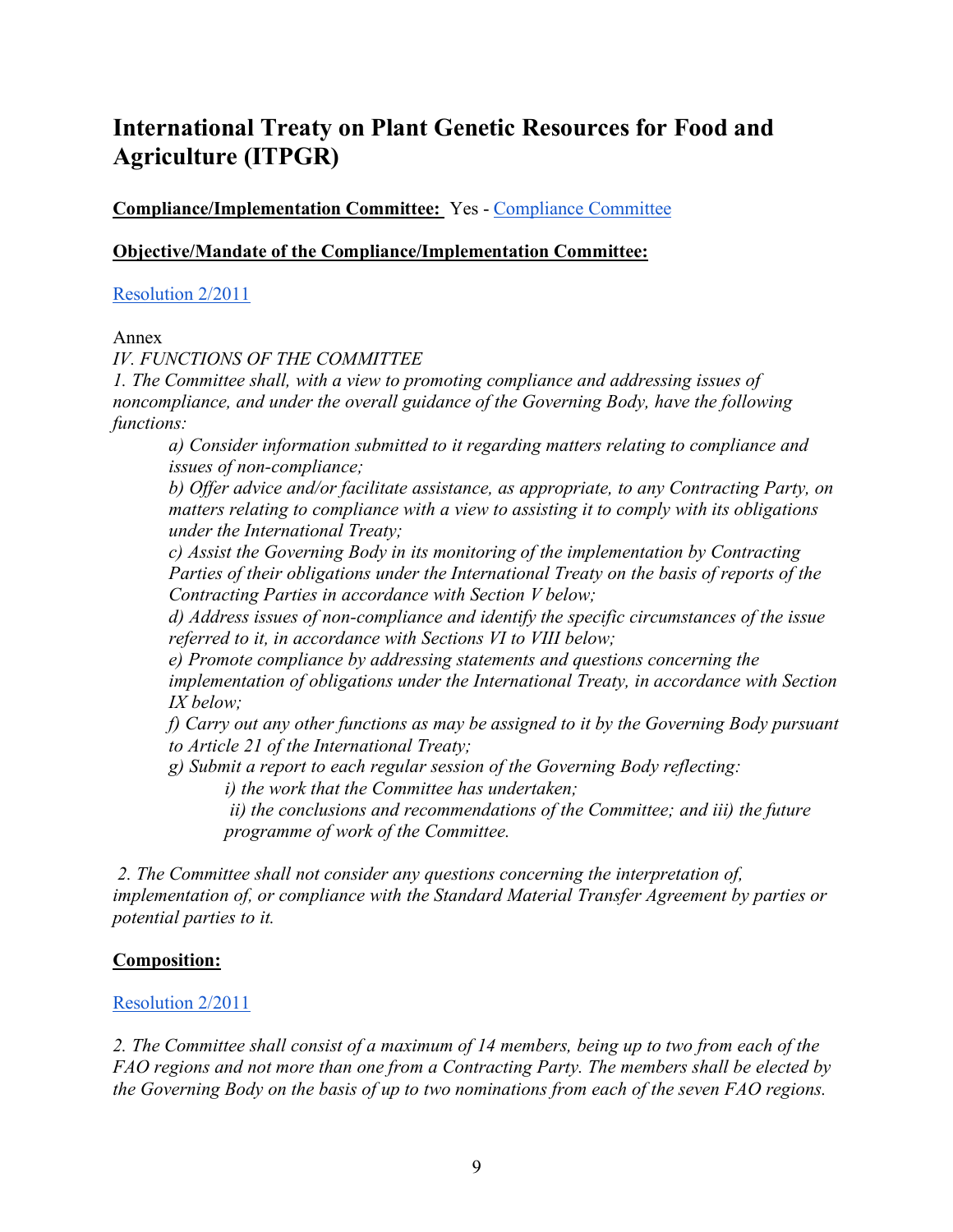*3. Members of the Committee shall have recognized competence in the field of genetic resources or other fields relevant for the International Treaty, including legal or technical expertise, and they shall serve objectively and in their individual capacity.*

*4. Members shall be elected by the Governing Body for a period of four years, this being a full term, commencing on January 1st of the first year of the financial period of the International Treaty following their election. At its Fifth Session, the Governing Body shall elect up to seven members, one from each FAO region, for half a term, and up to seven members for a full term. Thereafter, the Governing Body shall elect, as appropriate, new members for a full term to replace those whose term has expired or for the remainder of a term to fill any vacancy. Members shall not serve for more than two consecutive terms.*

**Established through the agreement/convention text:** No but convention text includes Article 21 on compliance:

"The Governing Body shall, at its first meeting, consider and approve cooperative and effective procedures and operational mechanisms to promote compliance with the provisions of this Treaty and to address issues of non-compliance. These procedures and mechanisms shall include monitoring, and offering advice or assistance, including legal advice or legal assistance, when needed, in particular to developing countries and countries with economies in transition."

**Established through a CoP or other means:** Yes - The Compliance Committee was established by the Governing Body through Resolution 3/2006.

The Rules and Procedures were adopted through Resolution 9/2013.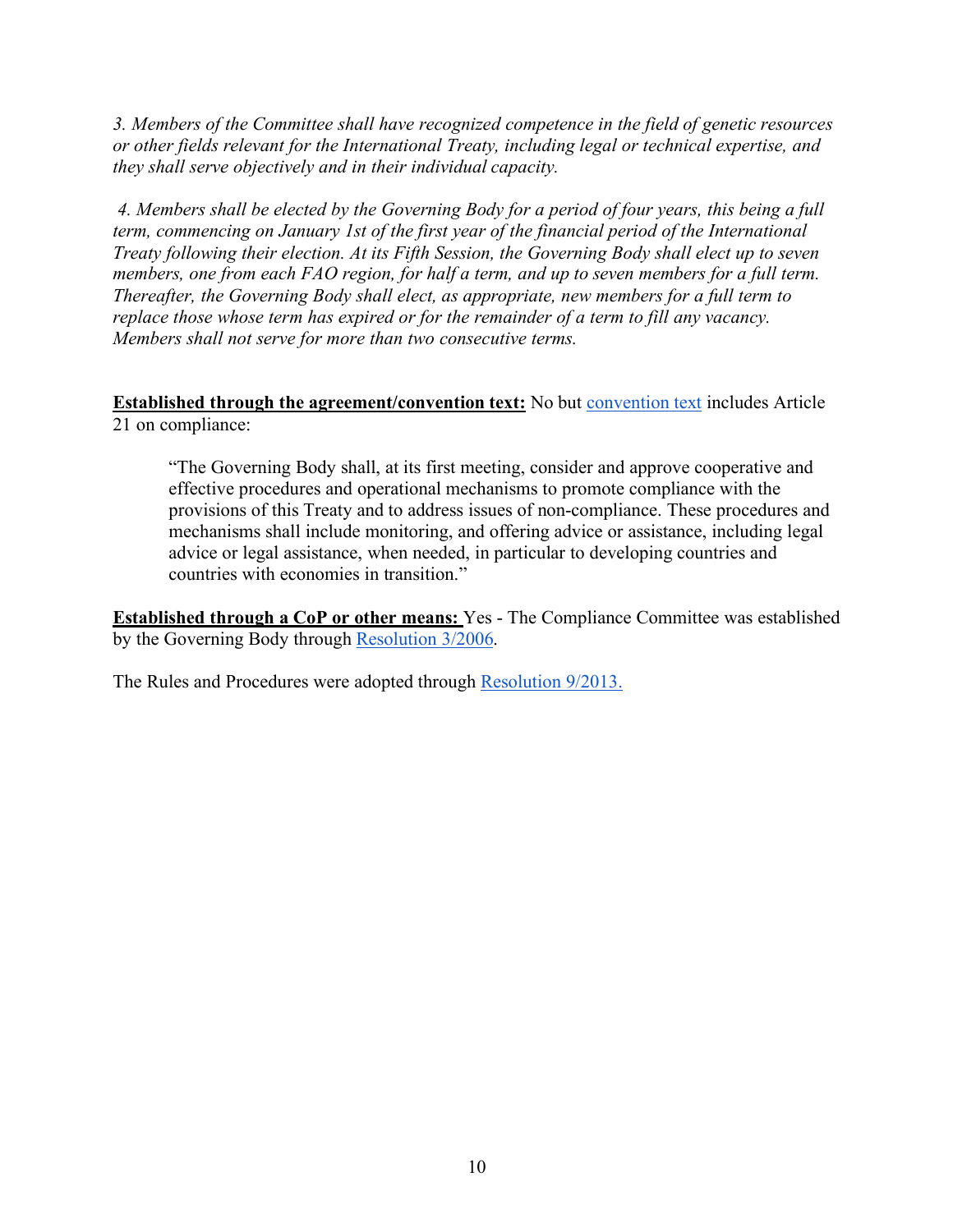# **Nagoya Protocol on Access and Benefit-sharing**

### **Compliance/Implementation Committee:** Yes – Compliance Committee

#### **Role of compliance/implementation committee:**

In accordance with the cooperative procedures and institutional mechanisms (annex to decision NP-1/4), the Committee can receive submissions relating to issues of compliance and noncompliance with the provisions of the Protocol from:

- (a) Any Party with respect to itself
- (b) Any Party with respect to another Party
- (c) The COP-MOP

The Committee may also examine a situation where a Party fails to submit its national report under Article 29 of the Protocol or where information indicates that a Party is faced with difficulties complying with its obligations under the Protocol as well as systemic issues of general non-compliance. Both the Committee and the COP-MOP may take measures to promote compliance and address cases of non-compliance.

Full Rules of Procedure can be found here.

### **Composition:**

- Composed of 15 members nominated by Parties and elected by the CoP.
- 3 members from each of the five regional groups of the United Nations and two representatives of indigenous peoples and local communities (serve as observers).

#### **Established through the agreement/convention text:** No

Article 30 of Nagoya Protocol:

*"The Conference of the Parties serving as the meeting of the Parties to this Protocol shall, at its first meeting, consider and approve cooperative procedures and institutional mechanisms to promote compliance with the provisions of this Protocol and to address cases of non-compliance. These procedures and mechanisms shall include provisions to offer advice or assistance, where appropriate. They shall be separate from, and without prejudice to, the dispute settlement procedures and mechanisms under Article 27 of the Convention.*"

**Established through a CoP or other means:** Yes - Rules of procedure for the meetings of the Compliance Committee were adopted by CoP-MOP 2, in the annex to decision NP-2/3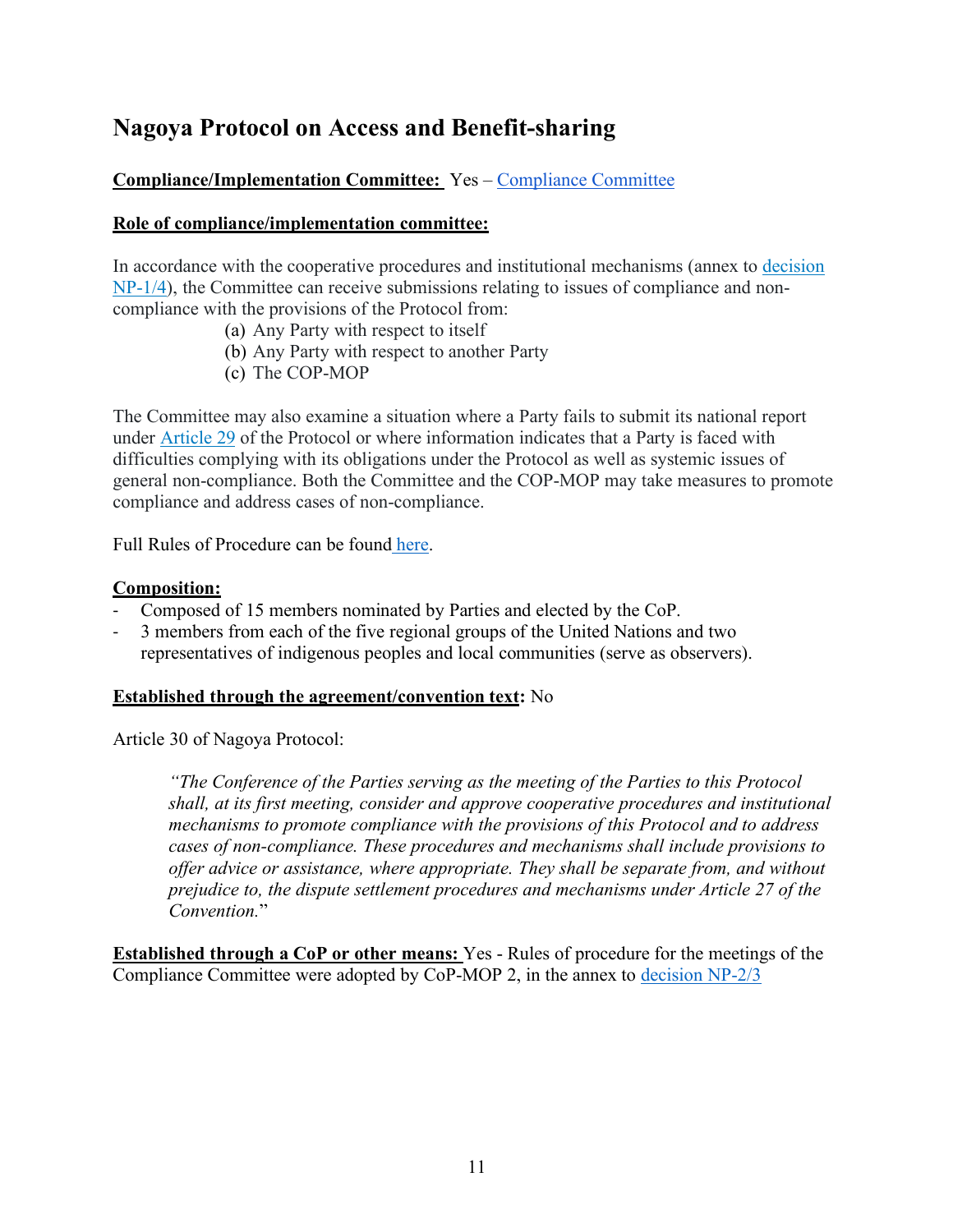# **UNFCCC Paris Agreement**

**Compliance/Implementation Committee:** Yes – Subsidiary Body for Implementation (through the UNFCCC.)

Focuses on implementation issues under the Convention, the Kyoto Protocol and the Paris Agreement.

### **Objective/Mandate of the Compliance/Implementation Committee:**

Paris Agreement - Article 15

- *1. A mechanism to facilitate implementation of and promote compliance with the provisions of this Agreement is hereby established.*
- *2. The mechanism referred to in paragraph 1 of this Article shall consist of a committee that shall be expert-based and facilitative in nature and function in a manner that is transparent, non-adversarial and non-punitive. The committee shall pay particular attention to the respective national capabilities and circumstances of Parties.*
- *3. The committee shall operate under the modalities and procedures adopted by the Conference of the Parties serving as the meeting of the Parties to this Agreement at its first session and report annually to the Conference of the Parties serving as the meeting of the Parties to this Agreement.*

### **Composition:**

Expert-based

#### **Established through the agreement/convention text:** Yes

**Established through a CoP or other means:** No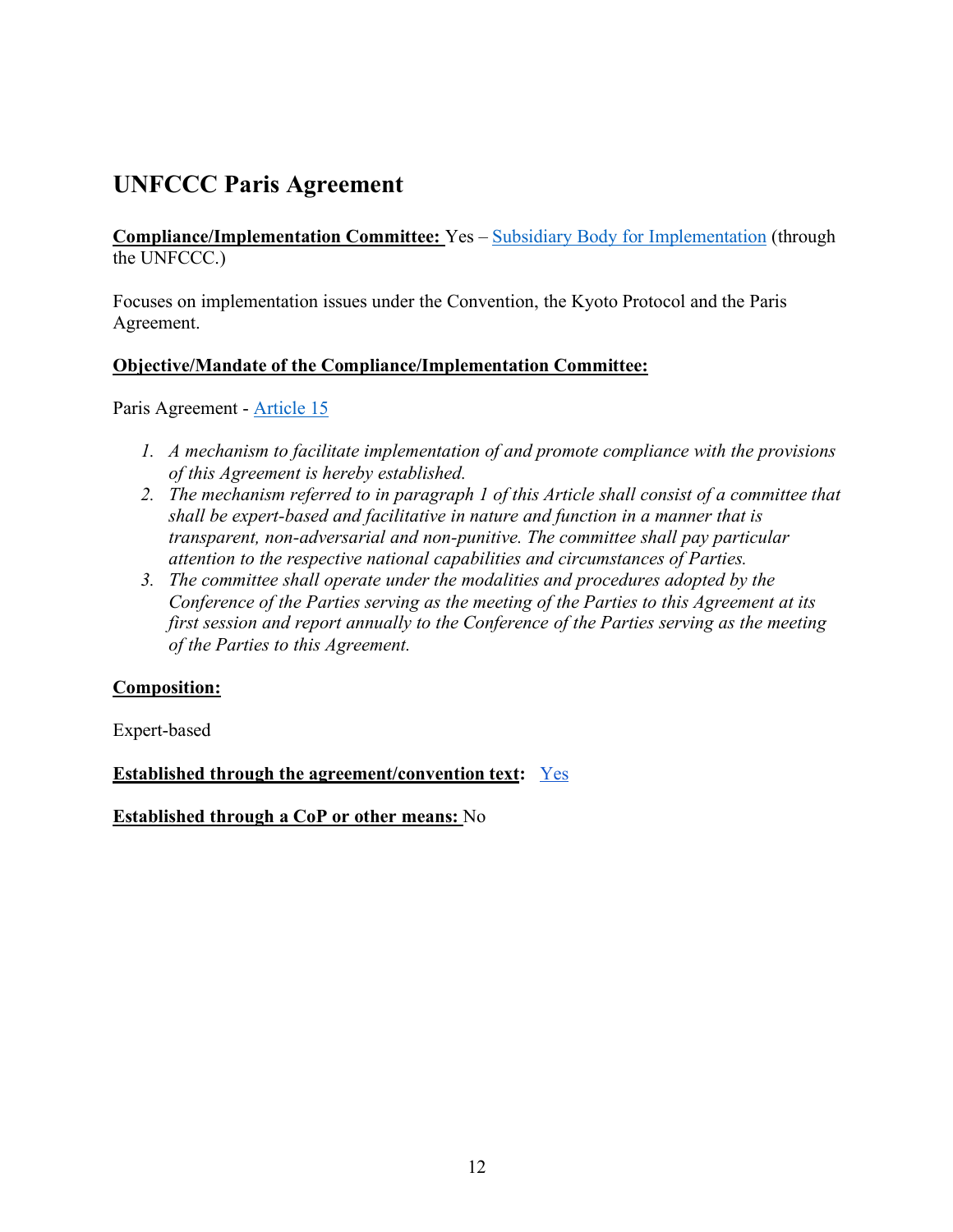# Regional and Sectoral Bodies/Organizations

# **International Maritime Organization (IMO)**

**Compliance/Implementation Committee:** Implementation Committee only - Sub-Committee on Implementation of IMO Instruments (III)

### **Objective/Mandate of the Compliance/Implementation Committee:**

The III Sub-Committee works under the following terms of reference:

*1. Under the direct instructions of the Maritime Safety Committee and the Marine Environment Protection Committee, the Sub-Committee on Implementation of IMO Instruments (III), in addressing the effective and consistent global implementation and enforcement of IMO instruments concerning maritime safety and security and the protection of the marine environment, will consider technical and operational matters related to the following subjects, including the development of any necessary amendments to relevant conventions and other mandatory and non-mandatory instruments, as well as the preparation of new mandatory and non-mandatory instruments, guidelines and recommendations, for consideration by the Committees, as appropriate:*

> *.1 comprehensive review of the rights and obligations of States emanating from the IMO treaty instruments;*

*.2 assessment, monitoring and review of the current level of implementation of IMO instruments by States in their capacity as flag, port and coastal States and countries training and certifying officers and crews, with a view to identifying areas where States may have difficulties in fully implementing them;*

*.3 identification of the reasons for the difficulties in implementing provisions of relevant IMO instruments, taking into account any relevant information collected through, inter alia, the assessment of performance, the investigation of marine casualties and incidents and the port State control (PSC) data, while paying particular attention to the perceived difficulties faced by developing countries;*

*.4 consideration of proposals to assist States in implementing and complying with IMO instruments by the development of appropriate mandatory and nonmandatory instruments, guidelines and recommendations for the consideration by the Committees, as appropriate;*

*.5 analyses of investigations reports into marine casualties and incidents and maintaining an efficient and comprehensive knowledge-based mechanism to support the identification of trends and the IMO rule-making process;*

*.6 review of IMO standards on maritime safety and security and the protection of the marine environment, to maintain an updated and harmonized guidance on survey and certification related requirements; and*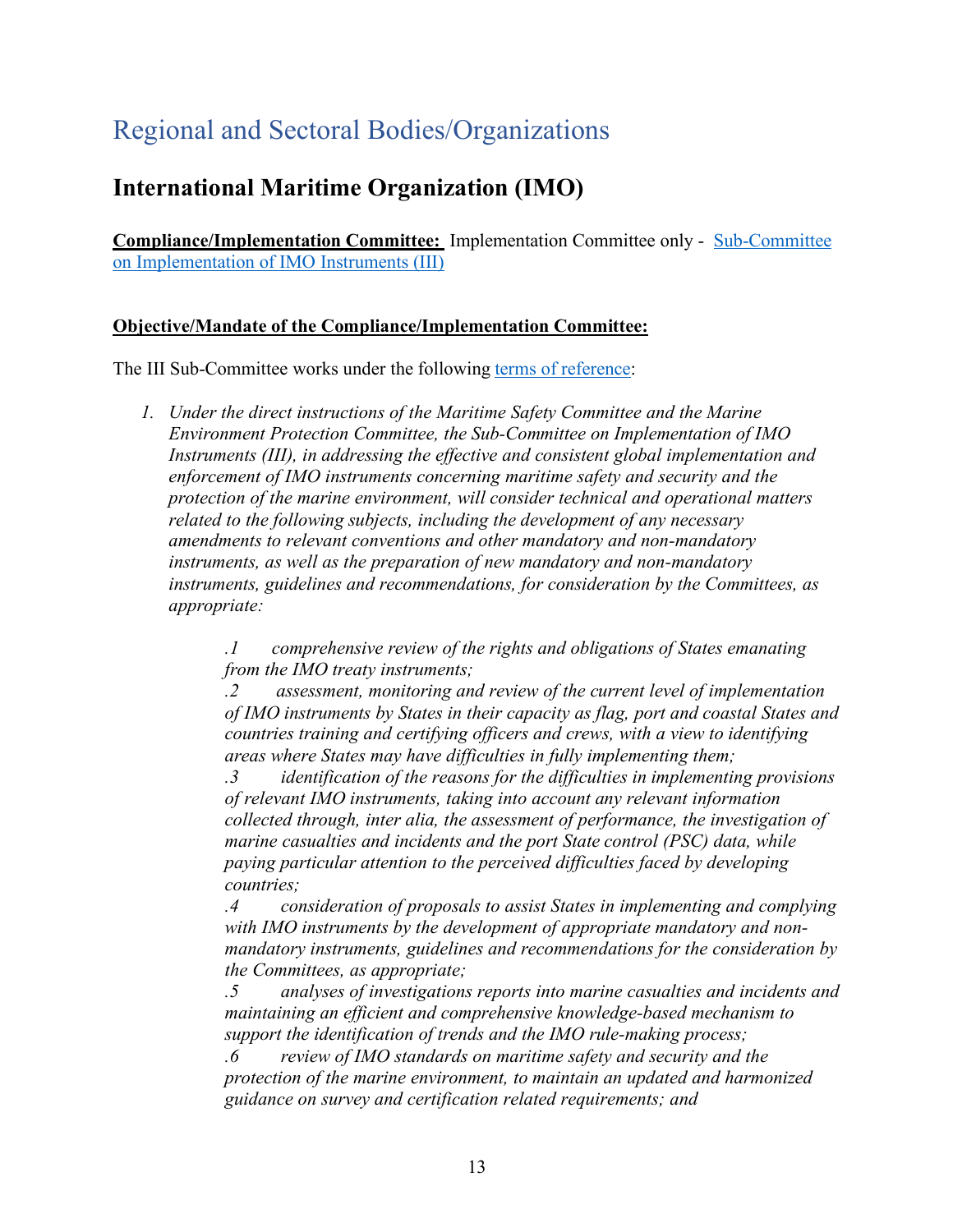- *.7 promotion of global harmonization of PSC activities.*
- *2. The conventions and other mandatory instruments (as may be amended from time to time) referred to above include, but are not limited to:*

*.1 1974 SOLAS Convention (chapters I, IX, XI-1 and appendix and other relevant chapters, as appropriate) and the 1978 and 1988 Protocols relating thereto;*

*.2 MARPOL, BWM and AFS Conventions and other related environmental instruments, as appropriate;*

- *.3 International Safety Management (ISM) Code;*
- *.4 Code for recognized organizations (RO Code);*
- *.5 IMO Instruments Implementation Code (III Code); and*
- *.6 Casualty Investigation Code, 2008.*
- *3. The non-mandatory instruments referred to in paragraph 1, which the Sub-Committee may be called upon to review, include, but are not limited to:*
	- *.1 HSSC Guidelines;*
	- *.2 Procedures for Port State Control; and*
	- *.3 fair treatment of seafarers, non-convention ship-related matter, etc.*
- *4. Any other relevant technical and operational issues referred to it by the Committees or other technical bodies of the Organization.*

#### **Composition:**

All members of the IMO can participate.

#### **Established through the agreement/convention text:** No

**Established through a CoP or other means:** Yes, established the sub-committee on Flag State Implementation (FSI) in 1992, eventually evolved and was renamed the Sub-Committee on Implementation of IMO Instruments (III) in 2013.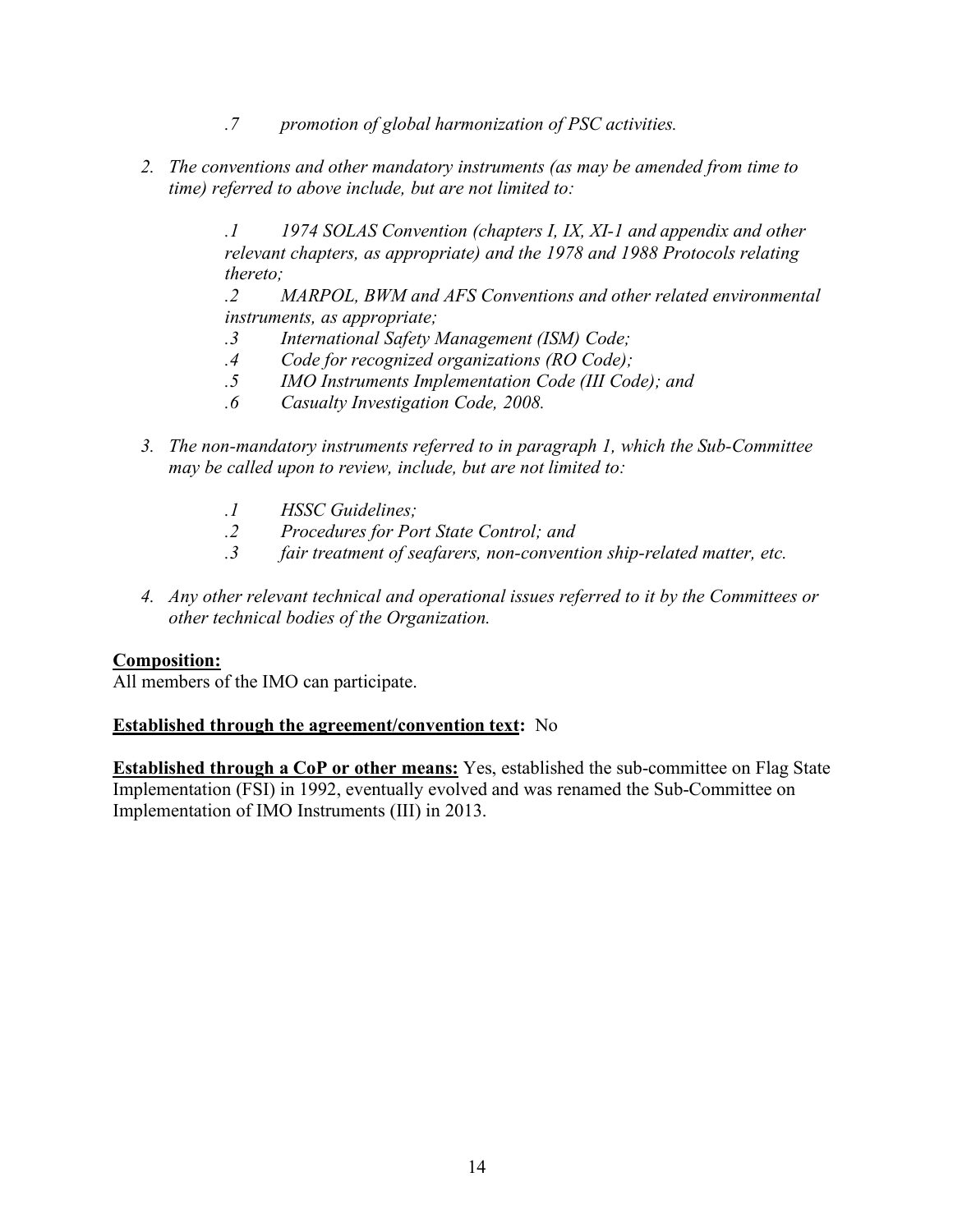# **International Seabed Authority (ISA)**

**Compliance/Implementation Committee:** No dedicated compliance/implementation body. Only has the Legal and Technical Commission.

The LTC is entrusted with various functions relating to activities in the Area including, inter alia, the review of applications for plans of work, supervision of exploration or mining activities (including review of annual reports submitted by contractors), development of environmental management plans, assessment of the environmental implications of activities in the Area, formulate and keep under review the rules, regulations and procedures in relation to activities in the Area, and make recommendations to the Council on all matters relating to exploration and exploitation of non-living marine resources (such as polymetallic nodules, polymetallic sulphides and cobalt-rich ferromanganese crusts).

## **Objective/Mandate of the Compliance/Implementation Committee:**

### **Composition:**

Rule 77 - In the composition of subsidiary organs due account shall be taken of the principle of equitable geographical distribution and of special interests and the need for members qualified and competent in the relevant technical questions dealt with by such organs.

**Established through the agreement/convention text:** No, but text indicates that: Rule 76 – The Assembly may establish such subsidiary organs as it finds necessary for the exercise of its functions.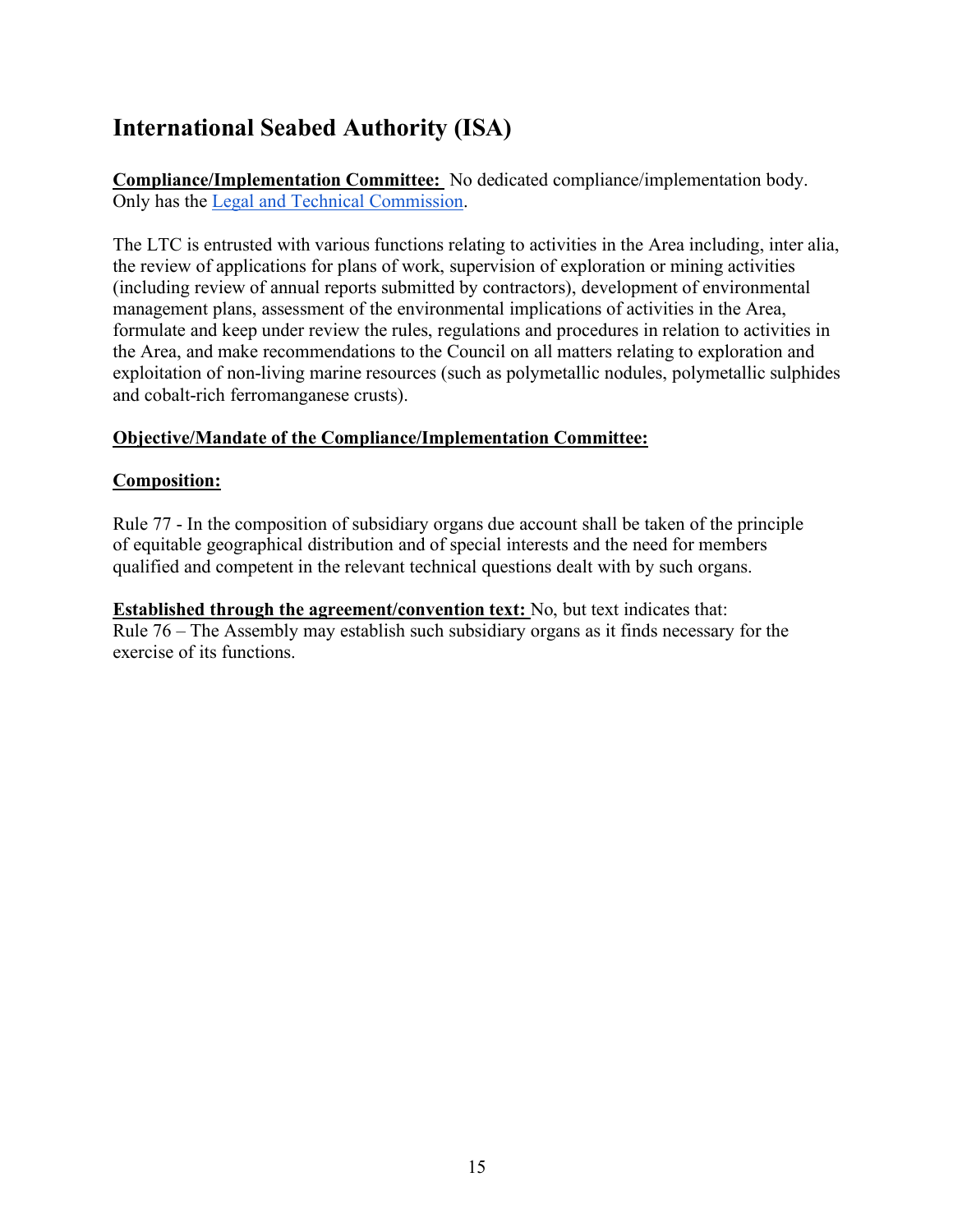# **Convention on the Conservation of Antarctic Living Resources (CCAMLR)**

**Compliance/Implementation Committee:** Yes, Standing Committee on Implementation and Compliance (SCIC).

Meets annually to review the operation of conservation measures and compliance systems and to advise the Commission on their implementation.

### **Objective/Mandate of the Compliance/Implementation Committee:**

Standing Committee on Implementation and Compliance (SCIC) - Terms of Reference and Organisation of Work

*1. The Committee shall be tasked with providing the Commission with information, advice and recommendations necessary to give effect to Articles X, XXI, XXII and XXIV of the Convention.* 

*2. The Committee shall:* 

*(i) review and assess Contracting Parties' implementation of, and compliance with, conservation and management measures adopted by the Commission;* 

*(ii) review and assess, as appropriate, the implementation of, and compliance with, conservation and management measures by those non-Contracting Parties which have agreed to apply such measures;* 

*(iii) provide technical advice and recommendations on means to promote the effective implementation of, and compliance with, conservation and management measures;* 

*(iv) review and analyse information pertaining to activities of Contracting Parties and non-Contracting Parties which undermine the objectives of the Convention, including in particular illegal, unregulated and unreported (IUU) fishing, and recommend actions to be taken by the Commission to prevent, deter and eliminate such activities;* 

*(v) review the operation of, and recommend priorities of and improvements to, the System of Inspection and, in association with the Scientific Committee, as appropriate, the Scheme of International Scientific Observation;* 

*(vi) exchange information with the Scientific Committee and its subsidiary bodies as well as the Standing Committee on Administration and Finance (SCAF), as appropriate, on matters of relevance for the exercise of their respective functions;* 

*(vii) provide the Commission with recommendations on appropriate interaction with other fisheries or conservation management, technical or scientific organisations on matters of relevance to the effective implementation of, and compliance with, conservation and management measures;*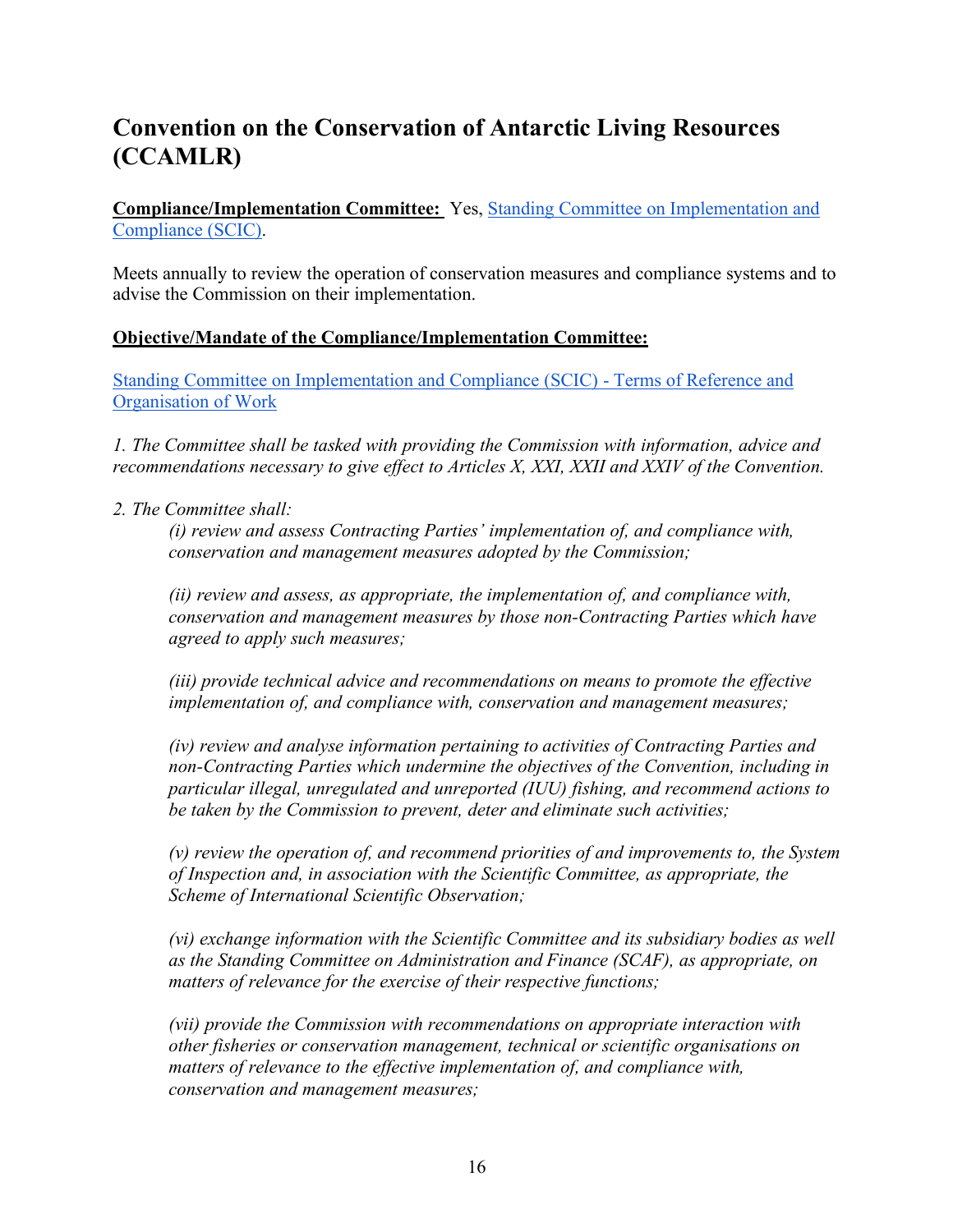*(viii) perform such other functions consistent with its terms of reference as the Commission might decide; and* 

*(ix) prepare a report on its activities and recommendations, as well as an agenda for its next meeting, for consideration by the Commission.*

### **Composition:**

Representatives and experts from each Contracting Party.

### **Established through the agreement/convention text:** No

CCAMLR Convention Text:

"6. The Commission may establish such subsidiary bodies as are necessary for the performance of its functions."

**Established through a CoP or other means:** Yes – established by CCAMLR Contracting Parties.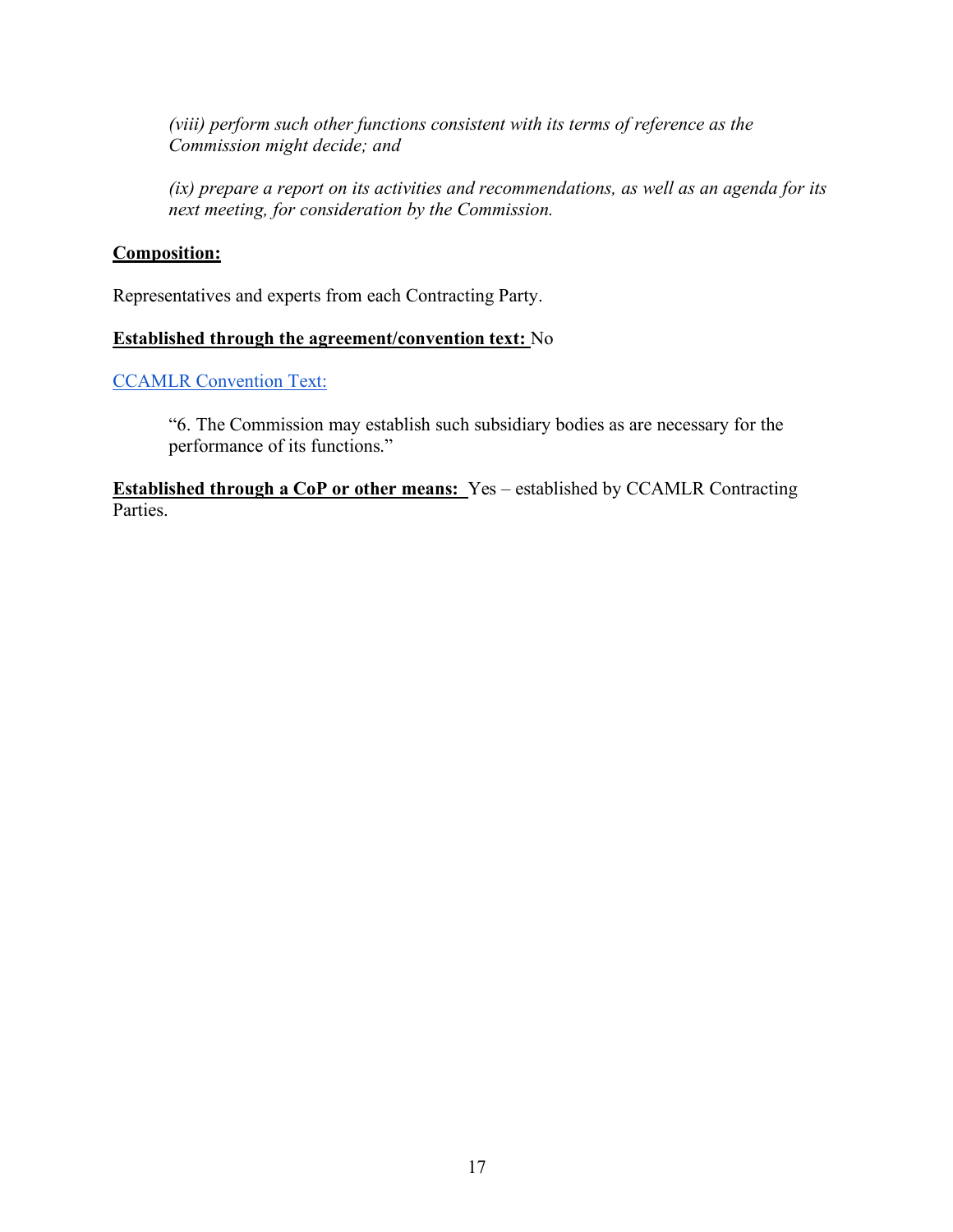# **Inter-American Tropical Tunas Commission (IATTC)**

**Compliance/Implementation Committee:** Yes – Committee on Compliance Review (COR)

## **Objective/Mandate of the Compliance/Implementation Committee:**

Annex 3 of Convention:

*The functions of the Committee for the Review of Implementation of Measures Adopted by the Commission established under Article X of this Convention shall be the following:* 

- *a) review and monitor compliance with conservation and management measures adopted by the Commission, as well as cooperative measures referred to in Article XVIII, paragraph 9, of this Convention;*
- *b) analyze information by flag or, when information by flag would not cover the relevant case, by vessel, and any other information necessary to carry out its functions;*
- *c) provide the Commission with information, technical advice and recommendations relating to the implementation of, and compliance with, conservation and management measures;*
- *d) recommend to the Commission means of promoting compatibility among the fisheries management measures of the members of the Commission;*
- *e) recommend to the Commission means to promote the effective implementation of Article XVIII, paragraph 10, of this Convention;*
- *f) in consultation with the Scientific Advisory Committee, recommend to the Commission the priorities and objectives of the program for data collection and monitoring established in Article VII, subparagraph (I) of paragraph 1, of this Convention and assess and evaluate the results of that program;*
- *g) perform such other functions as the Commission may direct.*

# **Composition:**

Representatives from each Contracting Party.

## **Established through the agreement/convention text:** Yes.

Article 10.1: The Commission shall establish a Committee for the Review of Implementation of Measures Adopted by the Commission, which shall be composed of those representatives designated for this purpose by each member of the Commission, who may be accompanied by such experts and advisers as that member may deem advisable.

## **Established through a CoP or other means:** No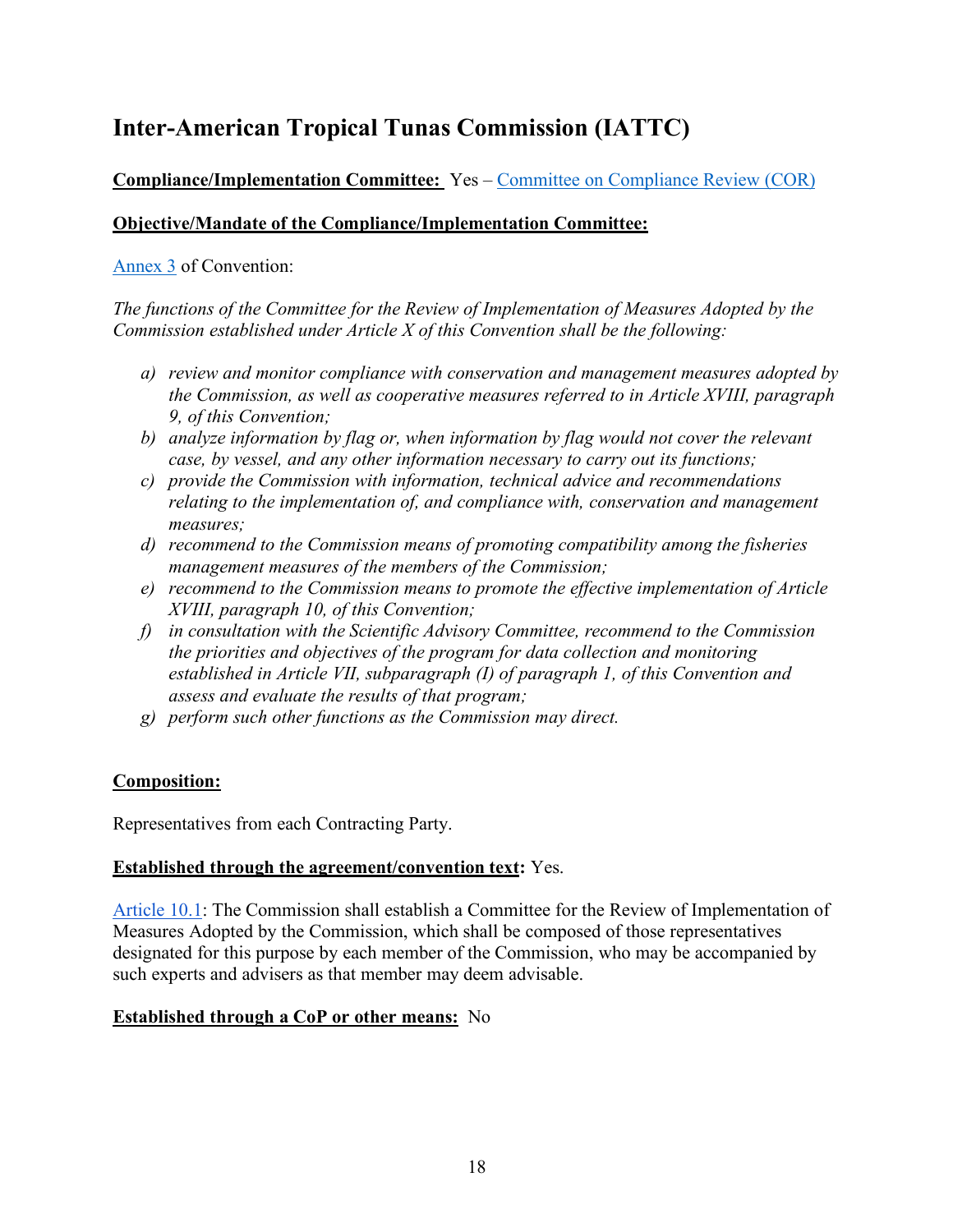# **International Commission for the Conservation of Atlantic Tunas (ICCAT)**

**Compliance/Implementation Committee:** Yes - ICCAT Conservation and Management Measures Compliance Committee

### **Objective/Mandate of the Compliance/Implementation Committee:**

2. Mandate and Objectives of the Compliance Committee

*2.1 The Compliance Committee shall be broadly responsible for reviewing all aspects of compliance with ICCAT conservation and management measures in the ICCAT Convention Area, with particular reference to compliance with such measures by ICCAT Contracting Parties.* 

*2.2 The Compliance Committee shall report directly to the Commission on its deliberations and recommendations.* 

*2.3 The Compliance Committee shall cooperate closely with ICCAT subsidiary bodies in order to remain informed on all issues concerning compliance with ICCAT conservation and management measures.* 

*2.4 The work of the Compliance Committee shall be guided by the following overall objectives: 2.4.1 To provide a structured forum for discussion of all problems related to effective implementation of, and compliance with, ICCAT conservation and management measures in the ICCAT Convention area. 2.4.2 To gather and review information relevant to review of compliance with ICCAT conservation and management measures from ICCAT subsidiary bodies, and from National Reports submitted by ICCAT Contracting Parties. 2.4.3 To identify and discuss problems related to the implementation of, and compliance with, ICCAT conservation and management measures, and to make recommendations to the Commission on how to address these problems.*

### **Composition:** N/A

### **Established through the agreement/convention text:** No

**Established through a CoP or other means:** Established in 1995 through CM 95-15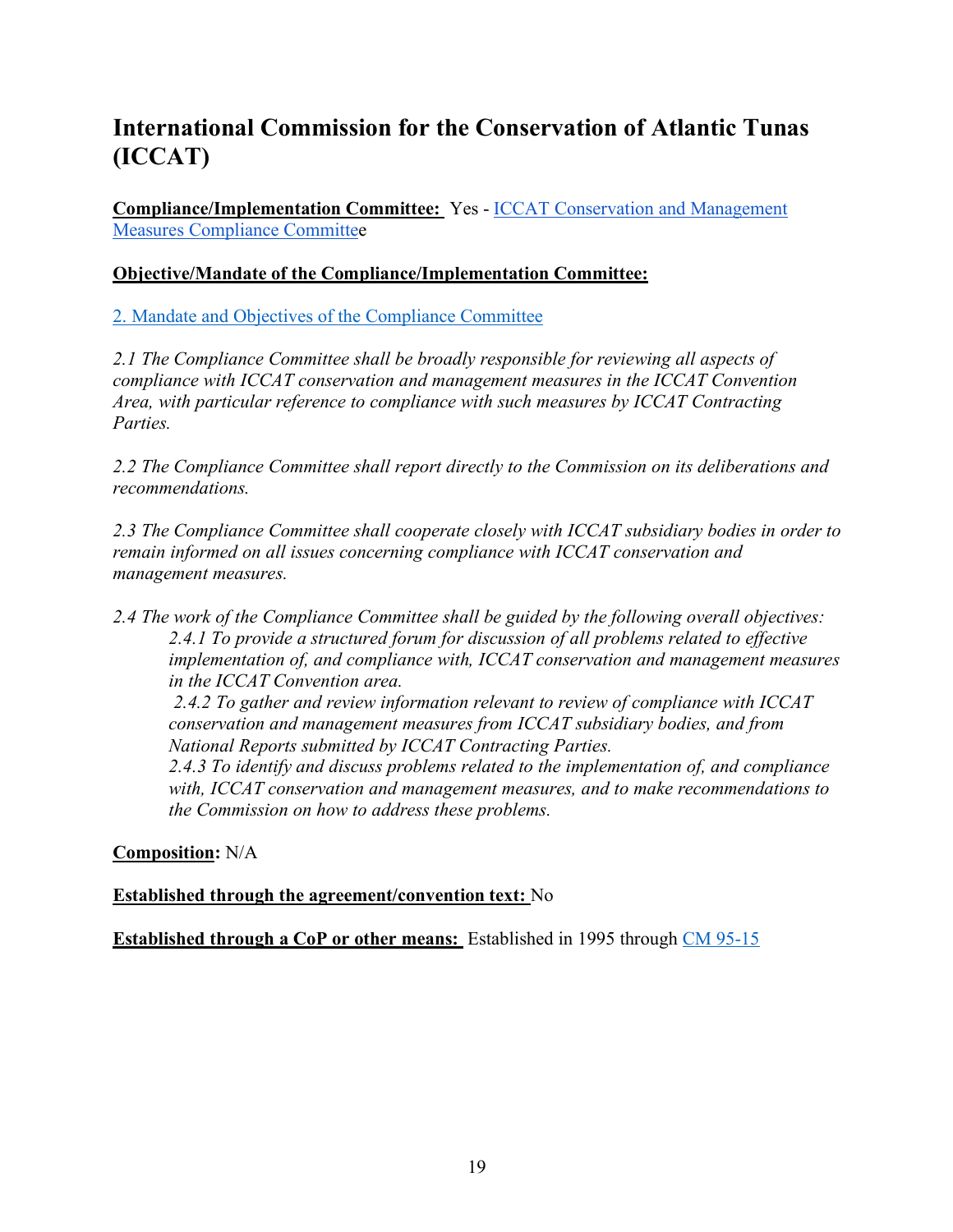# **Indian Ocean Tuna Commission (IOTC)**

**Compliance/Implementation Committee:** Yes – Compliance Committee – setup in 2003 and strengthened in 2009.

#### **Objective/Mandate of the Compliance/Implementation Committee:**

**IOTC Rules of Procedure**

Appendix V - Article 2:

*a) The Compliance Committee shall be responsible for reviewing all aspects of CPCs individual compliance with binding IOTC Conservation and Management Measures in the IOTC area of competence.* 

*b) The Compliance Committee shall report directly to the Commission on its deliberations and recommendations.*

*c) The Compliance Committee shall cooperate closely with other IOTC subsidiary bodies in order to remain informed on all issues concerning compliance with binding IOTC Conservation and Management Measures.* 

*d) The work of the Compliance Committee shall be guided by the following overall objectives:*

*i) To provide a structured forum for discussion of all problems related to effective implementation of, and compliance with, binding IOTC Conservation and Management Measures in the IOTC Area. ii) To gather and review information relevant to compliance with IOTC Conservation and Management Measures from IOTC subsidiary bodies, and from Reports of Implementation submitted by CPCs. iii) To identify and discuss problems related to the implementation of, and compliance with, binding IOTC Conservation and Management Measures, and to make recommendations to the Commission on how to address these problems.*

### **Composition:**

It is constituted of policy makers (Commissioners) and fisheries monitoring, control and surveillance (MCS) practitioners.

#### **Established through the agreement/convention text:** No

**Established through a CoP or other means:** Establish by the Commission in 2003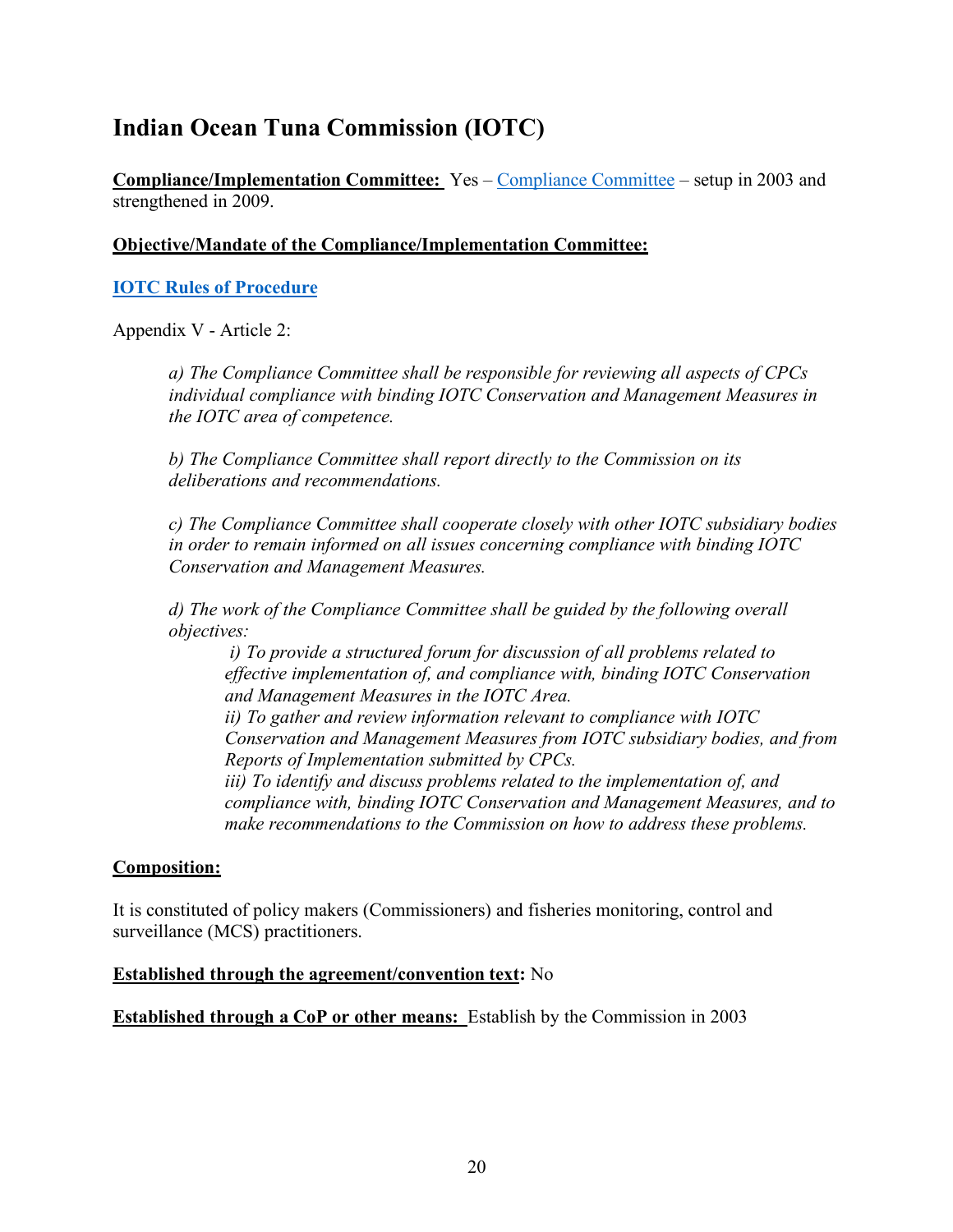# **Northwest Atlantic Fisheries Organization (NAFO)**

**Compliance/Implementation Committee:** No - but does have a Standing Committee on International Control (STACTIC) - one of many roles includes compliance monitoring and reporting/conducting compliance reviews, but no direct dedicated compliance/implementation body.

### **Objective/Mandate of the Compliance/Implementation Committee:**

### Rules and Procedures

*5.1 There shall be a Standing Committee on International Control (STACTIC) consisting of one representative from each Contracting Party, who may be assisted by experts and advisers, and which shall:*

- *A. review and evaluate the effectiveness of the Conservation and Enforcement Measures established by the Commission;*
- *B. review and evaluate the compliance by Contracting Parties with the Conservation and Enforcement Measures established by the Commission;*
- *C. review and evaluate reports on the inspection and surveillance activities carried out by the Contracting Parties;*
- *D. review and evaluate reports on infringements, including serious infringements, and the follow-up thereto by Contracting Parties;*
- *E. produce an annual report on compliance by all Contracting Parties for the preceding calendar year. The report shall be based on a comprehensive provisional compilation by the Executive Secretary of relevant reports submitted by Contracting Parties and any other information available to the Executive Secretary. This compilation shall be dispatched to all Contracting Parties together with the draft provisional agenda pursuant to Rule 4.1;*
- *F. promote the co-ordination of inspection and surveillance activities carried out by the Contracting Parties;*
- *G. develop inspection methodologies;*
- *H. consider the practical problems of international measures of control;*
- *I. consider such other technical matters as may be referred to it by the Commission;*
- *J. obtain and compile all available information on the fishing activities of non-Contracting Parties in the Regulatory Area, including details on the type, flag and name of vessels and reported or estimated catches by species and area;*
- *K. obtain and compile all available information on landings, and transshipments of fish caught in the Regulatory Area by non Contracting Parties, including details on the name and flag of the vessels; the quantities by species landed, transshipped; and the countries and ports through which the product was shipped;*
- *L. examine and assess all options open to NAFO Contracting Parties including measures to control imports of fish caught by non-Contracting Party vessels in the Regulatory Area and to prevent the reflagging of fishing vessels to fish under the flags of non-Contracting Parties;*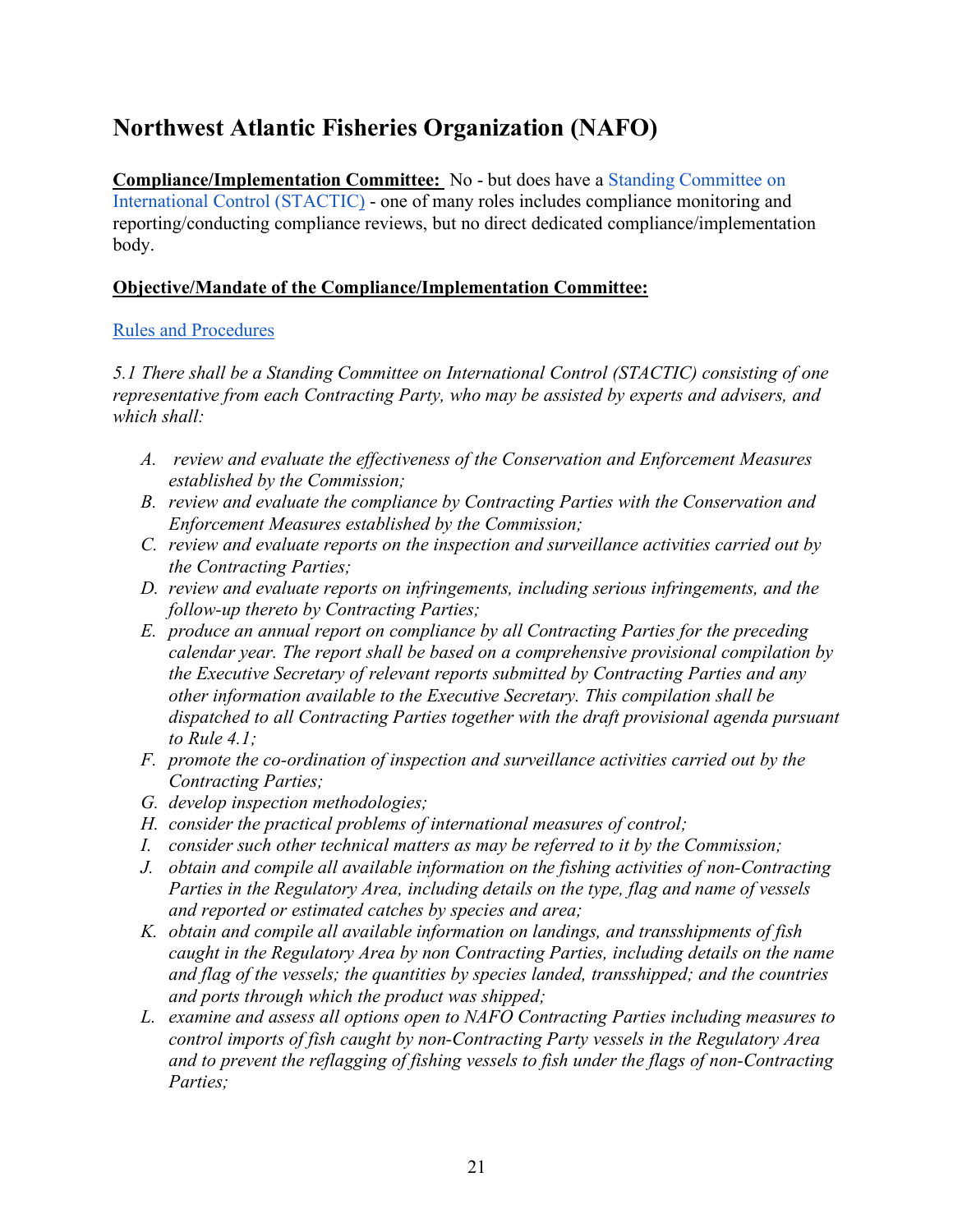- *M. to review information regarding non-Contracting Party vessels engaged in illegal, unreported and unregulated (IUU) fishing and compile a list of such vessels; and*
- *N. make appropriate recommendations to the Commission,*

#### **Composition:**

STATIC consists of one representative from each Commission member who is assisted by experts and advisers.

#### **Established through the agreement/convention text:** No

But convention text indicates:

"5. The Commission shall:

(b) establish such subsidiary bodies as it considers desirable for the exercise of its functions and direct their activities;"

#### **Established through a CoP or other means:** Yes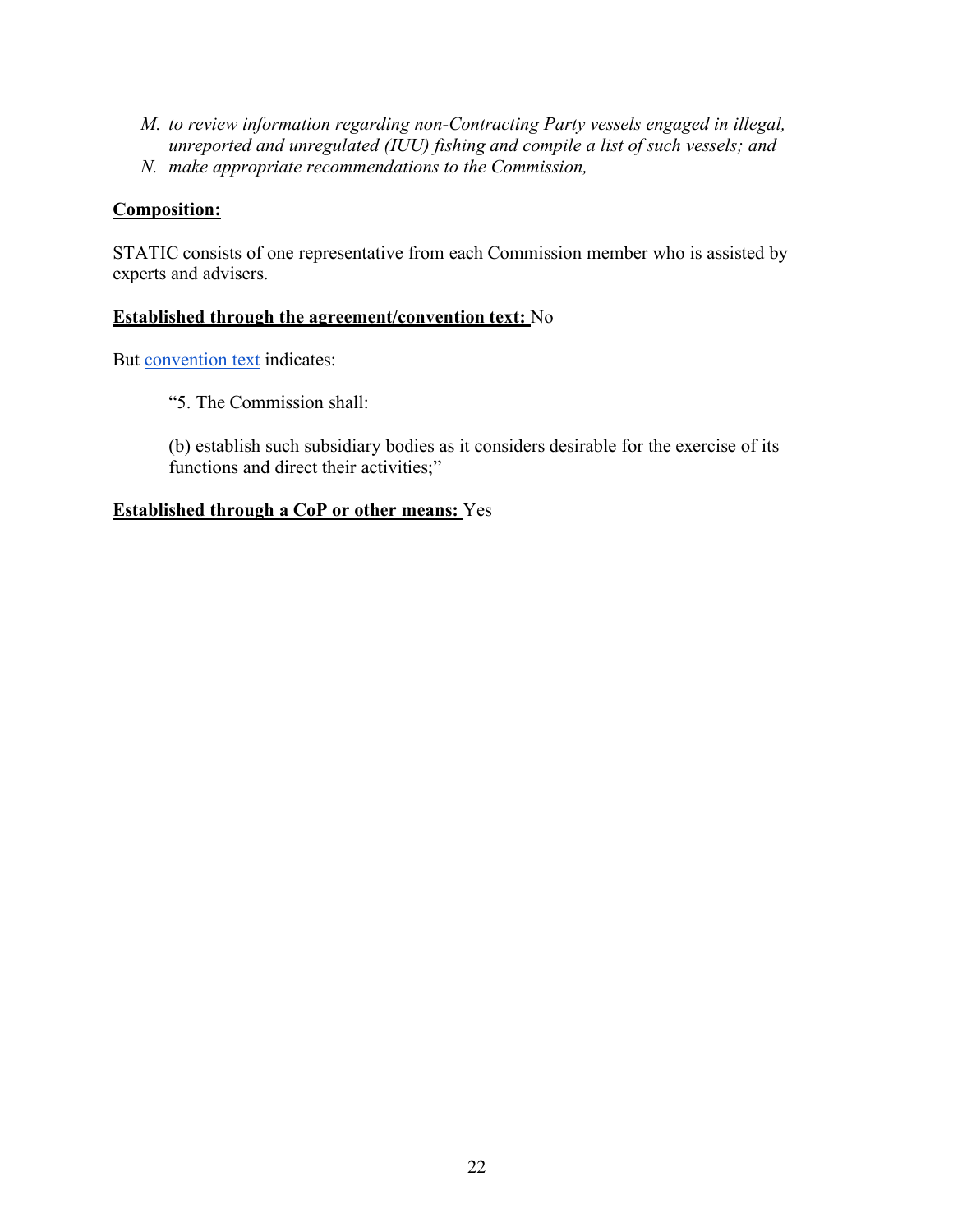# **North East Atlantic Fisheries Commission (NEAFC)**

**Compliance/Implementation Committee:** Yes – Permanent Committee on Monitoring and Compliance (PECMAC).

Established pursuant to Article 3(8) of the Convention, and Chapter 5 of the Rules of Procedure.

### **Objective/Mandate of the Compliance/Implementation Committee:**

## Terms of Reference:

*The functions of the Committee shall be to:*

- *a) provide the Commission with information, technical advice and proposal relating to the implementation of, and compliance with, recommendations and measures established under Articles 5, 6, 7, 8 and 9 of the Convention;*
- *b) monitor and review the implementation of the Scheme of Control and Enforcement*

*In performing its functions, the Committee shall*

- *a) review and evaluate the effectiveness of the recommendations and measures established by the Commission;*
- *b) review and evaluate reports on the inspection and surveillance activities carried out by the Contracting Parties;*
- *c) receive reports from each Contracting Party and each co-operating non-Contracting Party on measures taken to investigate and penalise infringements and serious infringements;*
- *d) review and evaluate compliance by each Contracting Party and each co-operating non-Contracting Party with recommendations and measures adopted by the Commission;*
- *e) promote the coordination of inspection and surveillance activities carried out by the Contracting Parties;*
- *f) seek advice from the Joint Advisory Group on Data Management, as appropriate;*
- *g) provide a forum of information concerning the implementation of, and compliance with, recommendations and measures established by the Commission and complementary measures adopted within areas under national fisheries' jurisdiction of the Contracting Parties;*
- *h) produce an annual report on compliance by all Contracting Parties and all co-operating non-Contracting Parties for the preceding calendar year;*
- *i) consider such other technical matters as may be referred to it by the Commission;*
- *j) report to the Commission its findings, conclusions and/or proposals; and*
- *k) any proposals by Contracting Parties or other papers to be considered by the Committee shall be forwarded to the Secretariat not less than 30 days before the meeting and shall immediately be circulated to Contracting Parties.*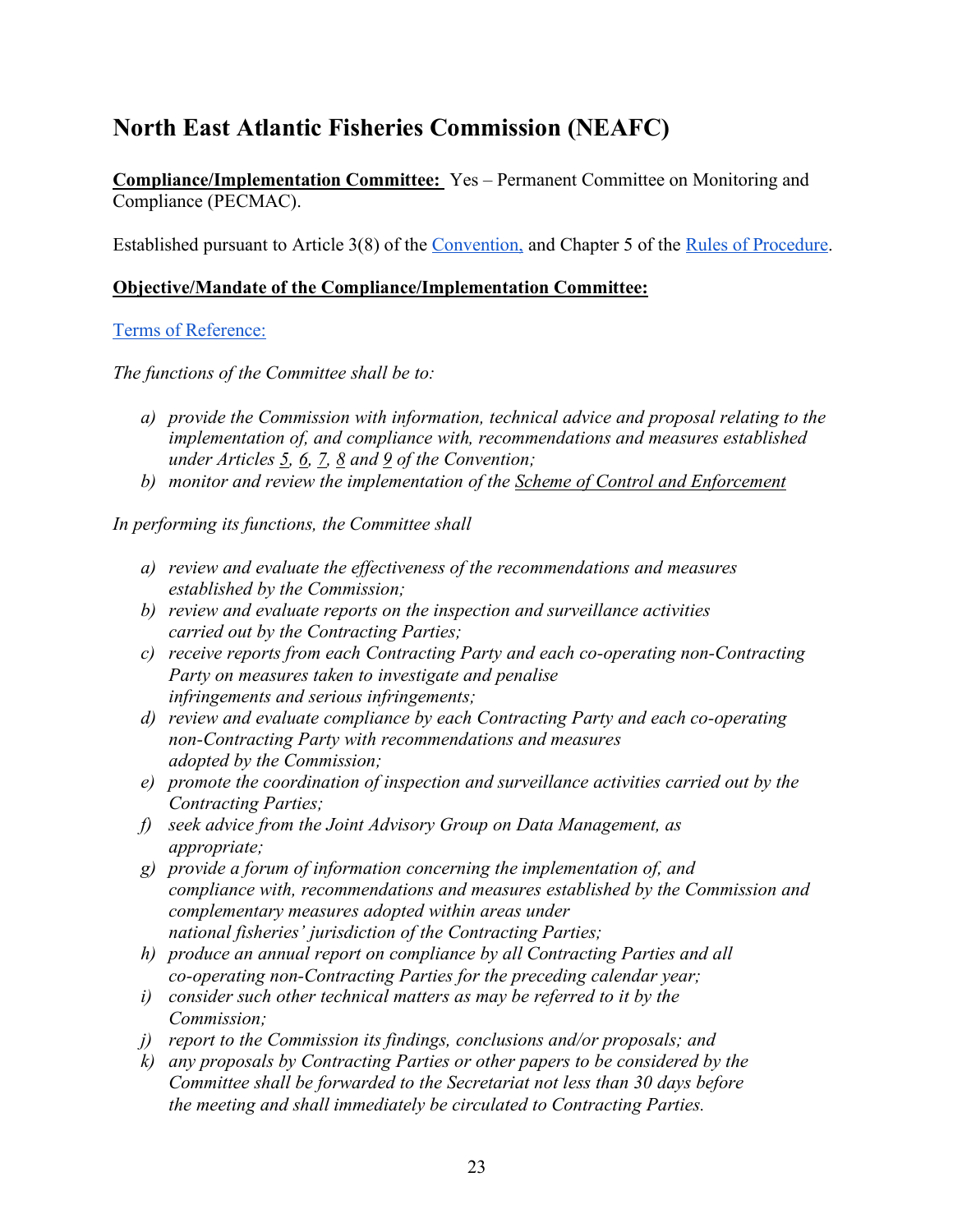### **Composition:**

Comprised of representatives from all the Contracting Parties.

**Established through the agreement/convention text:** No, the compliance/implementation body was not directly established through convention text. However, article 3(8) of Convention indicates that:

"8. The Commission may set up such Committees and other subsidiary bodies as it considers desirable for the exercise of its duties and functions."

**Established through a CoP or other means:** Yes, established by NEAFC after adoption of the Convention.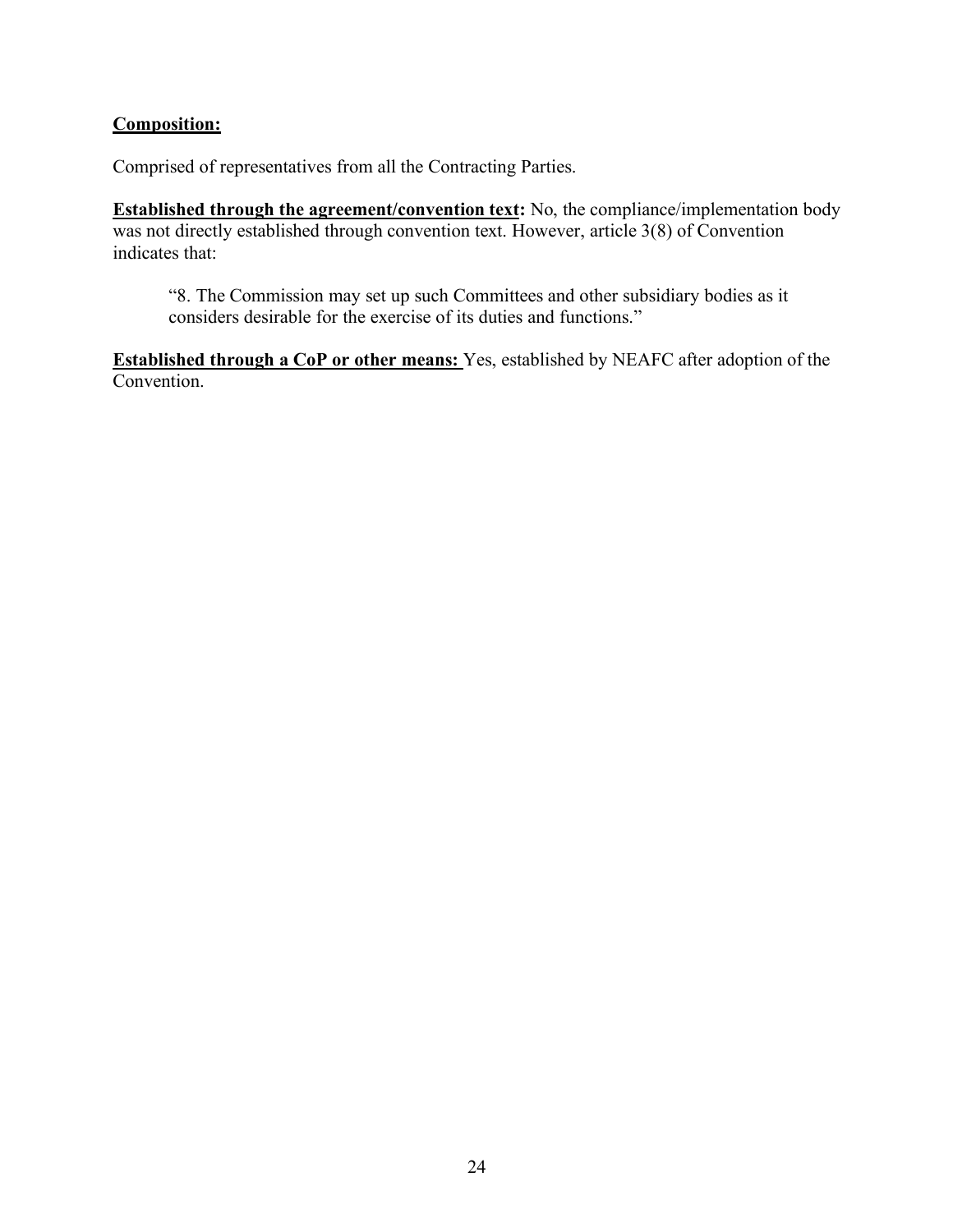# **South East Atlantic Fisheries Organization (SEAFO)**

**Compliance/Implementation Committee:** Yes – Compliance Committee

### **Objective/Mandate of the Compliance/Implementation Committee:**

ARTICLE 9. THE COMPLIANCE COMMITTEE

*1. Each Contracting Party shall be entitled to appoint one representative to the Compliance Committee who may be accompanied by alternate representatives and advisers.*

*2. Unless otherwise decided by the Commission, the functions of the Compliance Committee shall be to provide the Commission with information, advice and recommendations on the implementation of, and compliance with, conservation and management measures.*

*3. In performing its functions, the Compliance Committee shall conduct activities as the Commission may direct and shall:*

- *(a) coordinate compliance activities undertaken by or on behalf of the Organisation*
- *(b) coordinate with the Scientific Committee on matters of common concern; and*
- *(c) perform such other tasks as directed by the Commission.*

*4. The Compliance Committee shall meet as deemed necessary by the Commission.*

*5. The Compliance Committee shall adopt, and amend as necessary, rules of procedure for the conduct of its meetings and the exercise of its functions. The rules and any amendments thereto shall be approved by the Commission. The rules shall include procedures for the presentation of minority reports.*

*6. The Compliance Committee may establish, with the approval of the Commission, such subsidiary bodies as are necessary for the performance of its functions.*

### **Composition:**

Article 9.1 – Each Contracting Party shall be entitled to appoint one representative to the Compliance Committee who may be accompanied by alternative representatives and advisors.

**Established through the agreement/convention text:** Yes (Article 9), with Terms of Reference adopted by the Commission afterwards.

**Established through a CoP or other means: Terms of Reference adopted by the Commission** in 2007.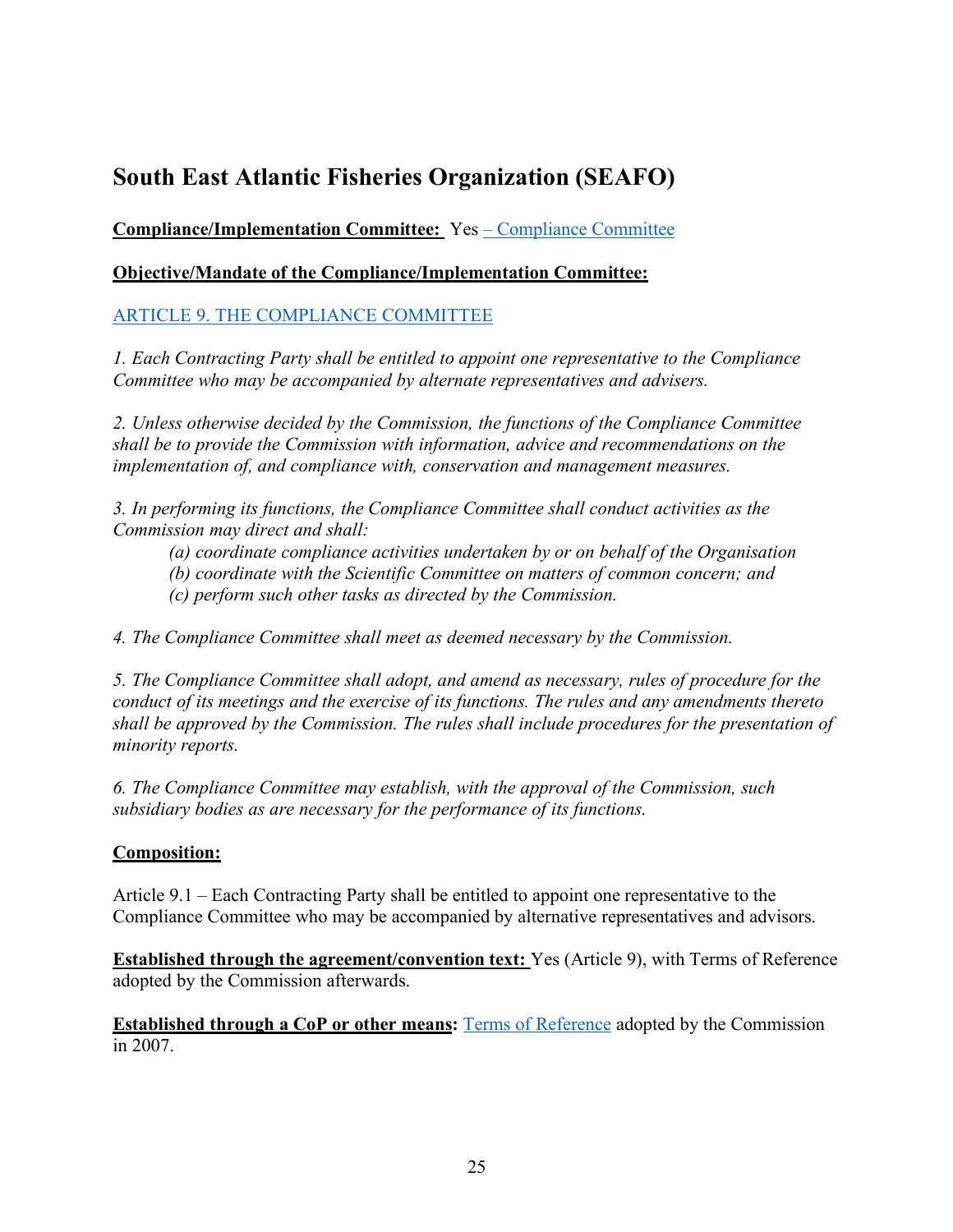# **South Pacific Regional Fisheries Management Organization (SPRFMO)**

**Compliance/Implementation Committee:** Yes - Compliance and Technical Committee (CTC)

## **Objective/Mandate of the Compliance/Implementation Committee:**

Article 11.2:

*2. The functions of the Compliance and Technical Committee shall be to: (a) monitor and review the implementation of, and compliance with, conservation and management measures adopted under this Convention and provide advice and recommendations to the Commission;* 

*(b) provide such other information, technical advice and recommendations as it considers appropriate or as may be requested by the Commission relating to the implementation of and compliance with the provisions of this Convention and the conservation and management measures adopted, or under consideration, by the Commission; and 11* 

*(c) review the implementation of cooperative measures for monitoring, control, and surveillance and enforcement adopted by the Commission and provide advice and recommendations to the Commission.*

## **Composition:**

Article 11.1: Each member of the Commission shall be entitled to appoint one representative to the Compliance and Technical Committee who may be accompanied by alternate representatives and advisers.

## **Established through the agreement/convention text:** Yes

Article 6.2 (c): The Organisation shall consist of: A Compliance and Technical Committee

## **Established through a CoP or other means:** No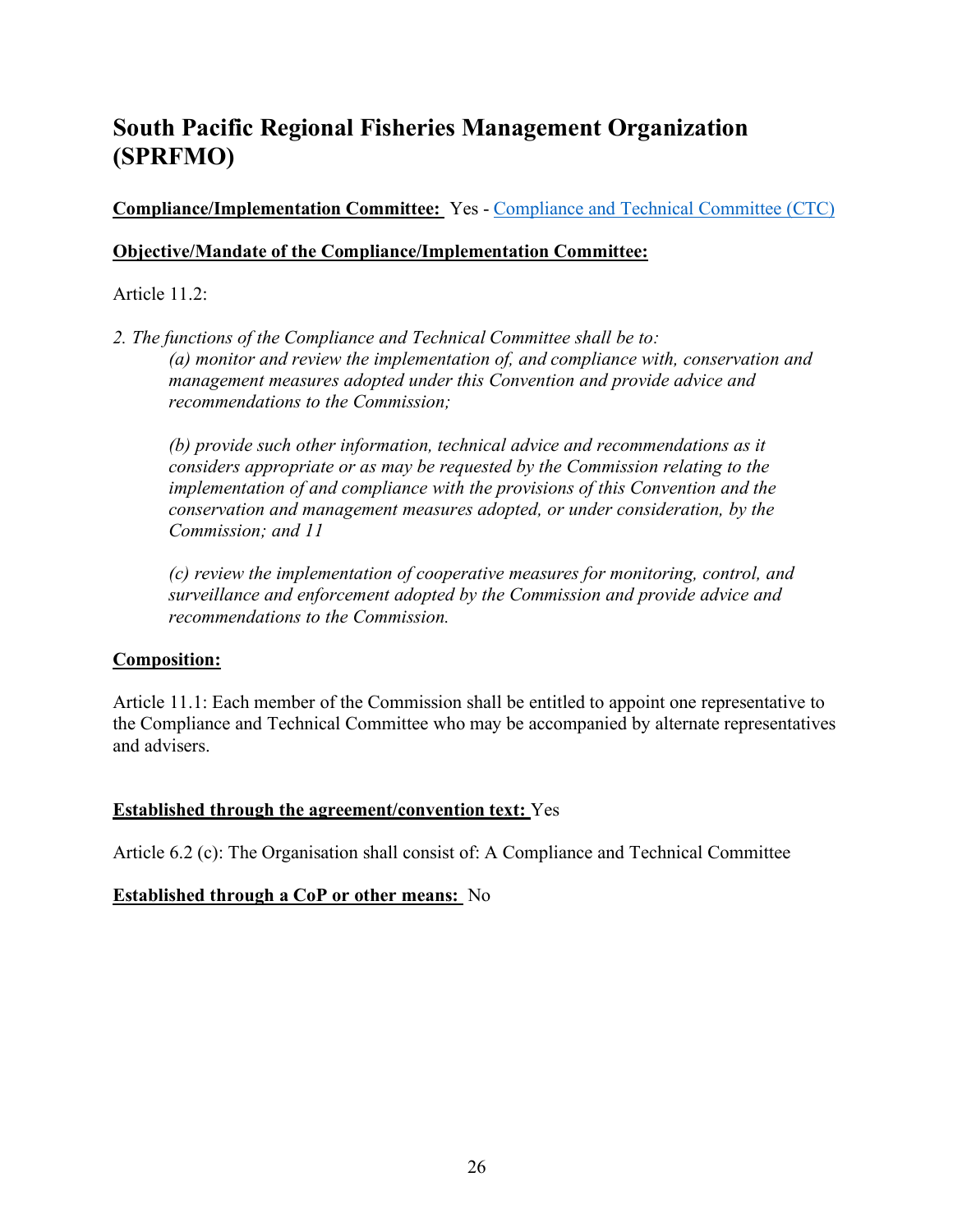# **Western and Central Pacific Fisheries Commission (WCPFC)**

**Compliance/Implementation Committee:** Yes – Technical and Compliance Committee

## **Objective/Mandate of the Compliance/Implementation Committee:**

Article 14:

*1. The functions of the Technical and Compliance Committee shall be to: (a) provide the Commission with information, technical advice and recommendations relating to the implementation of, and compliance with, conservation and management measures;* 

*(b) monitor and review compliance with conservation and management measures adopted by the Commission and make such recommendations to the Commission as may be necessary; and* 

*(c) review the implementation of cooperative measures for monitoring, control, surveillance and enforcement adopted by the Commission and make such recommendations to the Commission as may be necessary.* 

*2. In carrying out its functions, the Committee shall:* 

*(a) provide a forum for exchange of information concerning the means by which they are applying the conservation and management measures adopted by the Commission on the high seas and complementary measures in waters under national jurisdiction; (b) receive reports from each member of the Commission relating to measures taken to* 

*monitor, investigate and penalize violations of provisions of this Convention and measures adopted pursuant thereto;* 

*(c) in consultation with the Scientific Committee, recommend to the Commission the priorities and objectives of the regional observer programme, when established, and assess the results of that programme;* 

*(d) consider and investigate such other matters as may be referred to it by the Commission, including developing and reviewing measures to provide for the verification and validation of fisheries data;* 

*(e) make recommendations to the Commission on technical matters such as fishing vessel and gear markings;* 

*(f) in consultation with the Scientific Committee, make recommendations to the Commission on the fishing gear and technology which may be used;* 

*(g) report to the Commission its findings or conclusions on the extent of compliance with conservation and management measures; and* 

*(h) make recommendations to the Commission on matters relating to monitoring, control, surveillance and enforcement.* 

- *4. The Committee may establish, with the approval of the Commission, such subsidiary bodies as may be necessary for the performance of its functions.*
- *5. The Committee shall exercise its functions in accordance with such guidelines and directives as the Commission may adopt.*